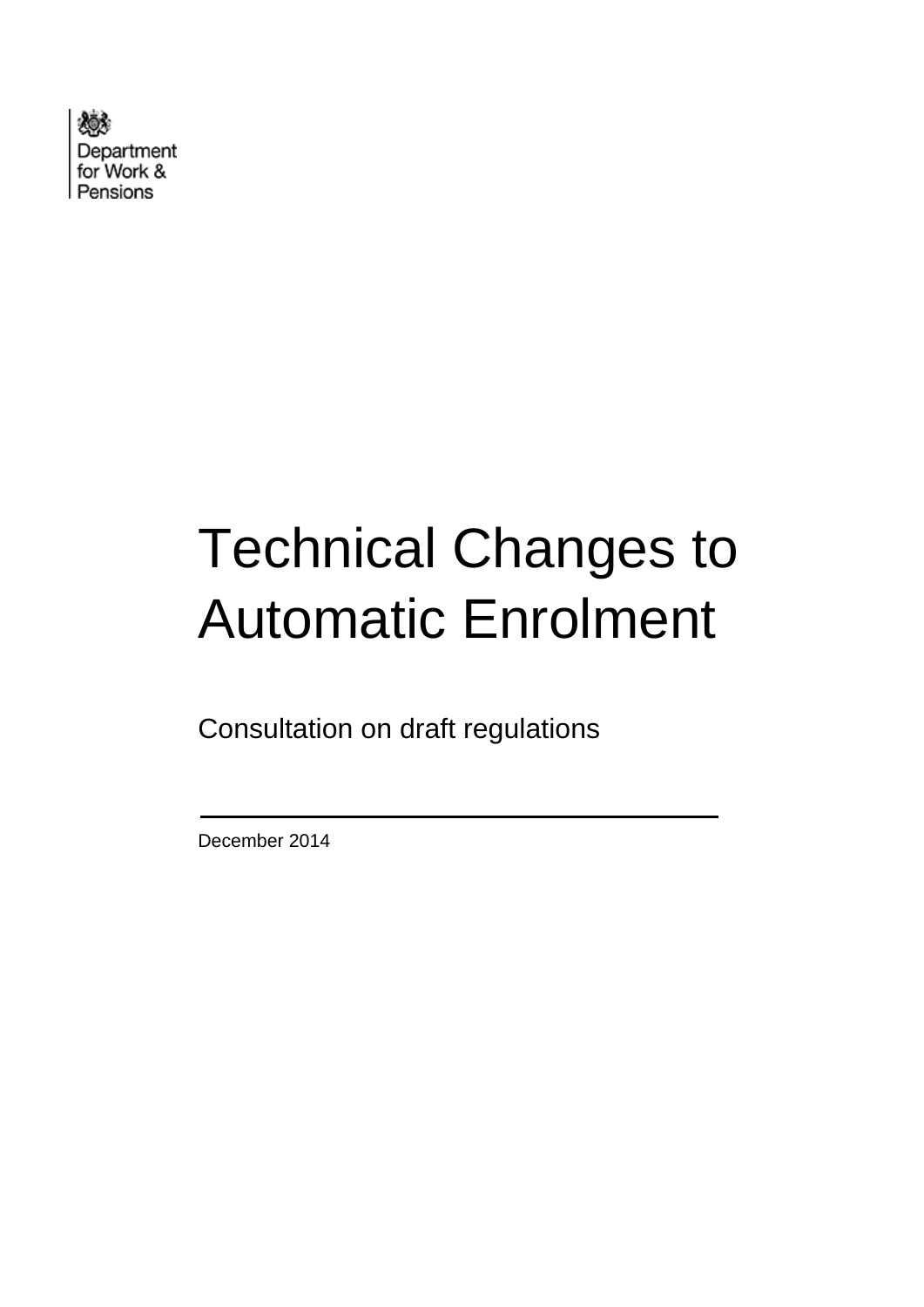## **Contents**

| Proposed changes to the Information Requirements for Employers 12 |  |
|-------------------------------------------------------------------|--|
|                                                                   |  |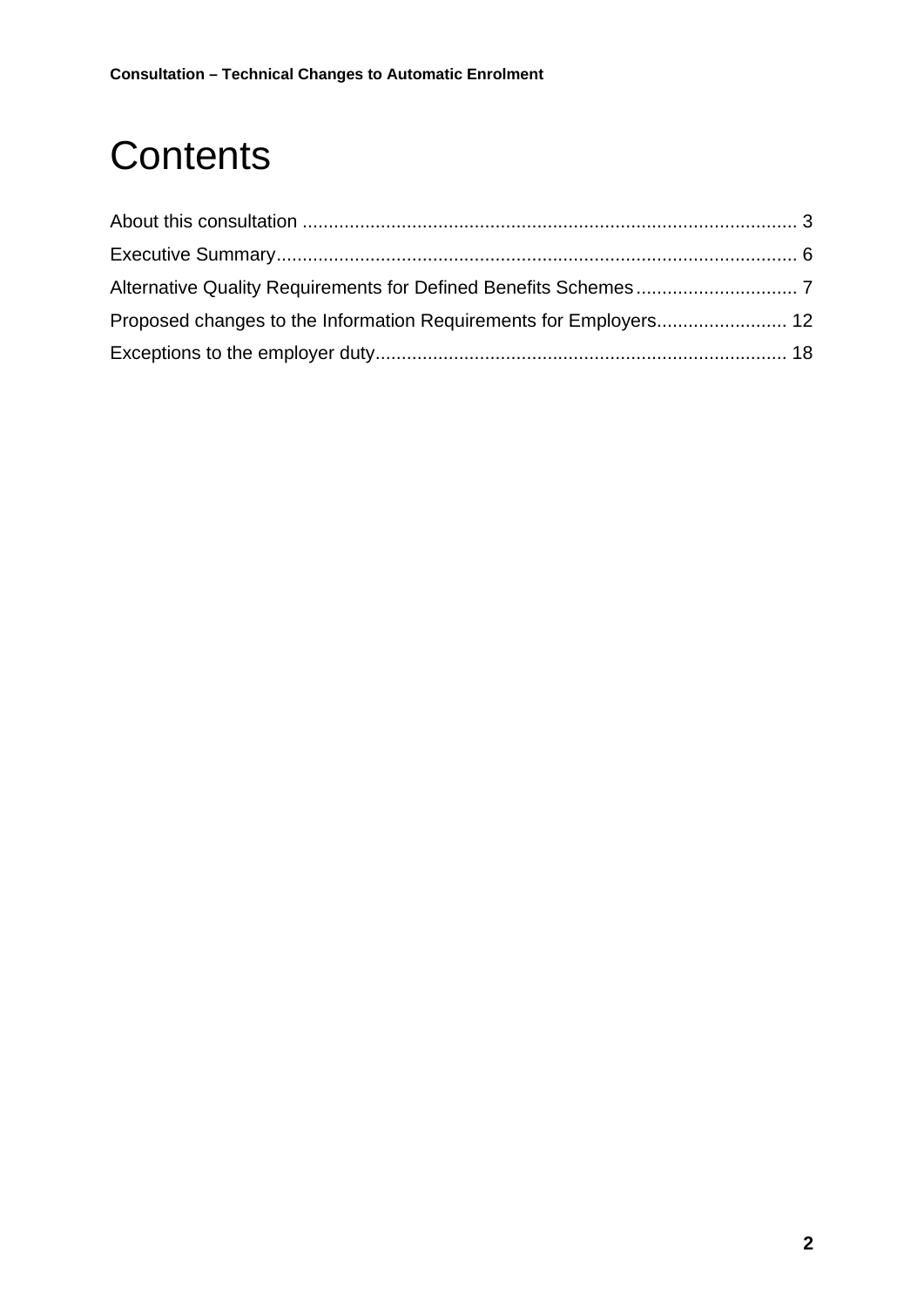## <span id="page-2-0"></span>About this consultation

### **Purpose of the consultation**

This consultation is seeking views on proposals to further simplify the automatic enrolment process and reduce burdens on employers and on draft regulations intended to achieve these changes. These measures will:

- Introduce an alternative quality requirement for defined benefits (DB) schemes
- Simplify the information requirements on employers
- Create exceptions to the employer duties in certain circumstances

We also want to ensure that those who will benefit most from pension saving continue to be automatically enrolled and that there are no unintended consequences for individual savers. An executive summary is provided on page 7. This document is available on the Department's website at: www.gov.uk/dwp.

### **Who this consultation is aimed at**

The consultation is aimed at employers, Trade Unions, employee representatives and pension industry professionals, including scheme administrators, payroll administrators, accountants, payroll bureaux, Independent Financial Advisors and employee benefit consultants.

### **Scope of consultation**

This consultation applies to England, Wales and Scotland. It is anticipated that Northern Ireland will make corresponding regulations.

#### **Duration of the consultation**

The consultation period begins on 1 December 2014 and runs until 9 January 2015.

### **How to respond to this consultation**

Please send your response, preferably by e-mail to:

[Automaticenrolment.consultation@dwp.gsi.gov.uk](mailto:Automaticenrolment.consultation@dwp.gsi.gov.uk)

Or by post to:

Alison Evans Department for Work and Pensions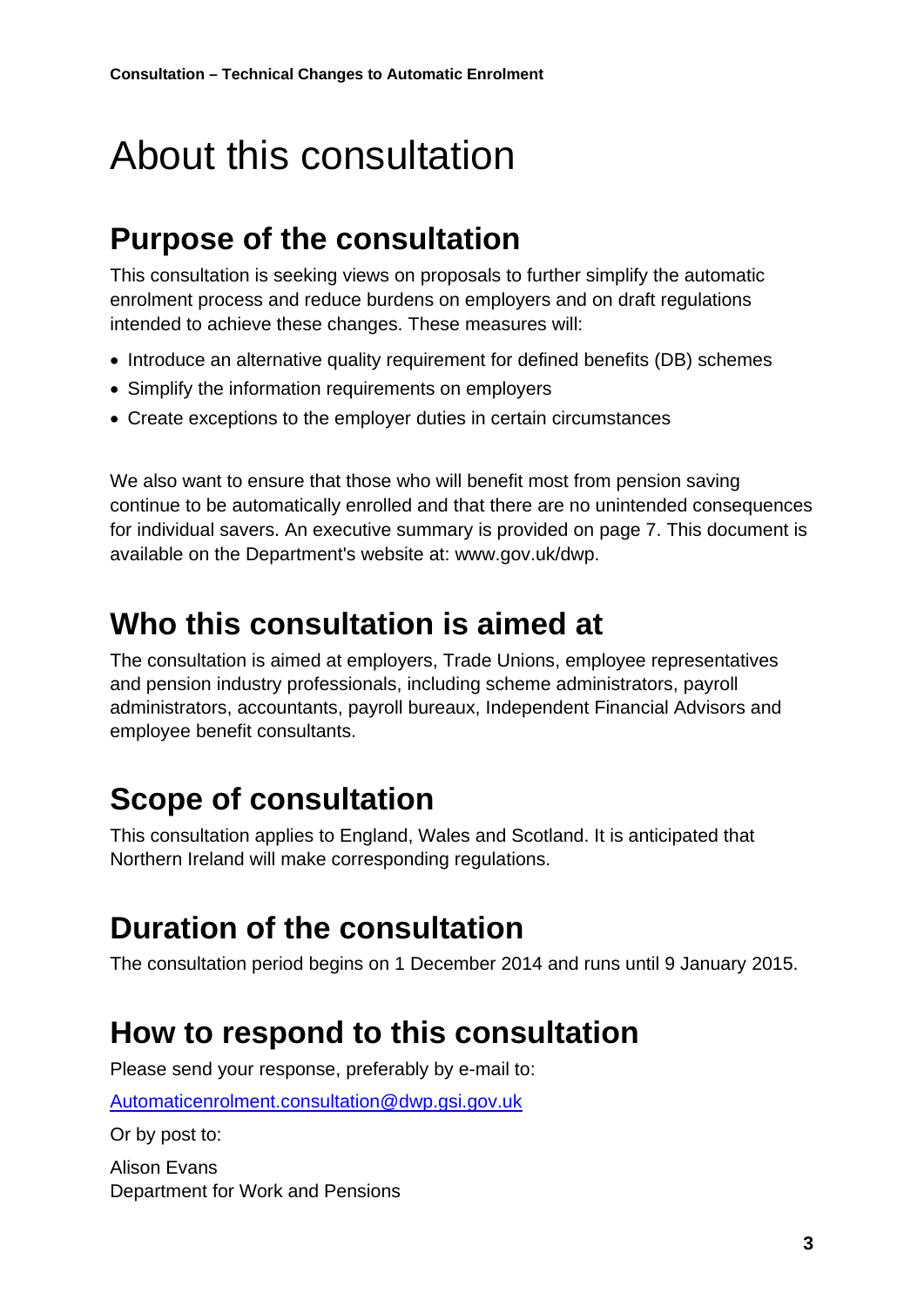Automatic Enrolment Programme 1st Floor Caxton House London SW1H 9NA

Please ensure your response reaches us by **9 January 2015**

When responding, please state whether you are doing so as an individual or representing the views of an organisation. If you are responding on behalf of an organisation, please make it clear who the organisation represents, and where applicable, how the views of members were assembled.

Any queries about the subject matter of this consultation should be addressed to Alison Evans at [Alison.evans@dwp.gsi.gov.uk](mailto:Alison.evans@dwp.gsi.gov.uk)

#### **Freedom of information**

The information you send us may need to be passed to colleagues within the Department for Work and Pensions, published in a summary of responses received and referred to in the published consultation report.

All information contained in your response, including personal information, may be subject to publication or disclosure if requested under the Freedom of Information Act 2000. By providing personal information for the purposes of the public consultation exercise, it is understood that you consent to its disclosure and publication. If this is not the case, you should limit any personal information provided, or remove it completely. If you want the information in your response to the consultation to be kept confidential, you should explain why as part of your response, although we cannot guarantee to do this.

To find out more about the general principles of Freedom of Information and how it is applied within DWP, please contact:

Central Freedom of Information Team 4<sup>th</sup> Floor Caxton House Tothill Street London SW1H 9NA

[Freedom-of-information-request@dwp.gsi.gov.uk](mailto:Freedom-of-information-request@dwp.gsi.gov.uk)

The Central FoI team cannot advise on specific consultation exercises, only on Freedom of Information issues. More information about the Freedom of Information Act can be found at<https://www.gov.uk/make-a-freedom-of-information-request>

### **Consultation principles**

This consultation is being conducted in line with the [Cabinet Office Consultation](https://www.gov.uk/government/uploads/system/uploads/attachment_data/file/255180/Consultation-Principles-Oct-2013.pdf)  [Principles.](https://www.gov.uk/government/uploads/system/uploads/attachment_data/file/255180/Consultation-Principles-Oct-2013.pdf) The key principles are:

• departments will follow a range of timescales rather than defaulting to a 12-week period, particularly where extensive engagement has occurred before;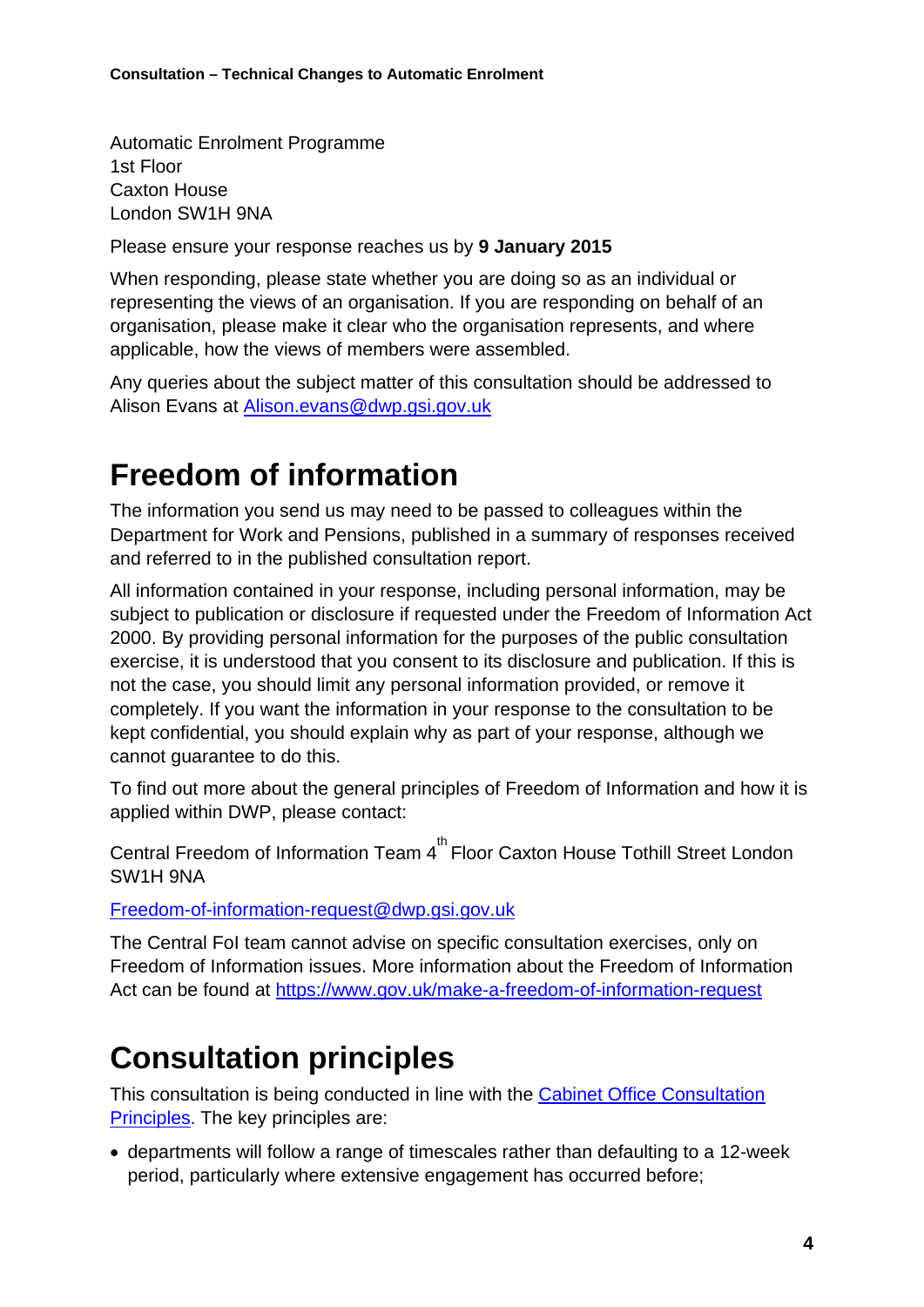- departments will need to give more thought to how they engage with and consult with those who are affected:
- consultation should be 'digital by default', but other forms should be used where these are needed to reach the groups affected by a policy; and
- the principles of the Compact between government and the voluntary and community sector will continue to be respected.

#### **Feedback on the consultation process**

We value your feedback on how well we consult. If you have any comments about the consultation process (as opposed to comments about the issues which are the subject of the consultation), including if you feel that the consultation does not adhere to the values expressed in the consultation principles or that the process could be improved, please address them to:

DWP Consultation Coordinator 2nd Floor Caxton House Tothill Street London SW1H 9NA

[CAXTONHOUSE.LEGISLATION@DWP.GSI.GOV.UK](mailto:CAXTONHOUSE.LEGISLATION@DWP.GSI.GOV.UK)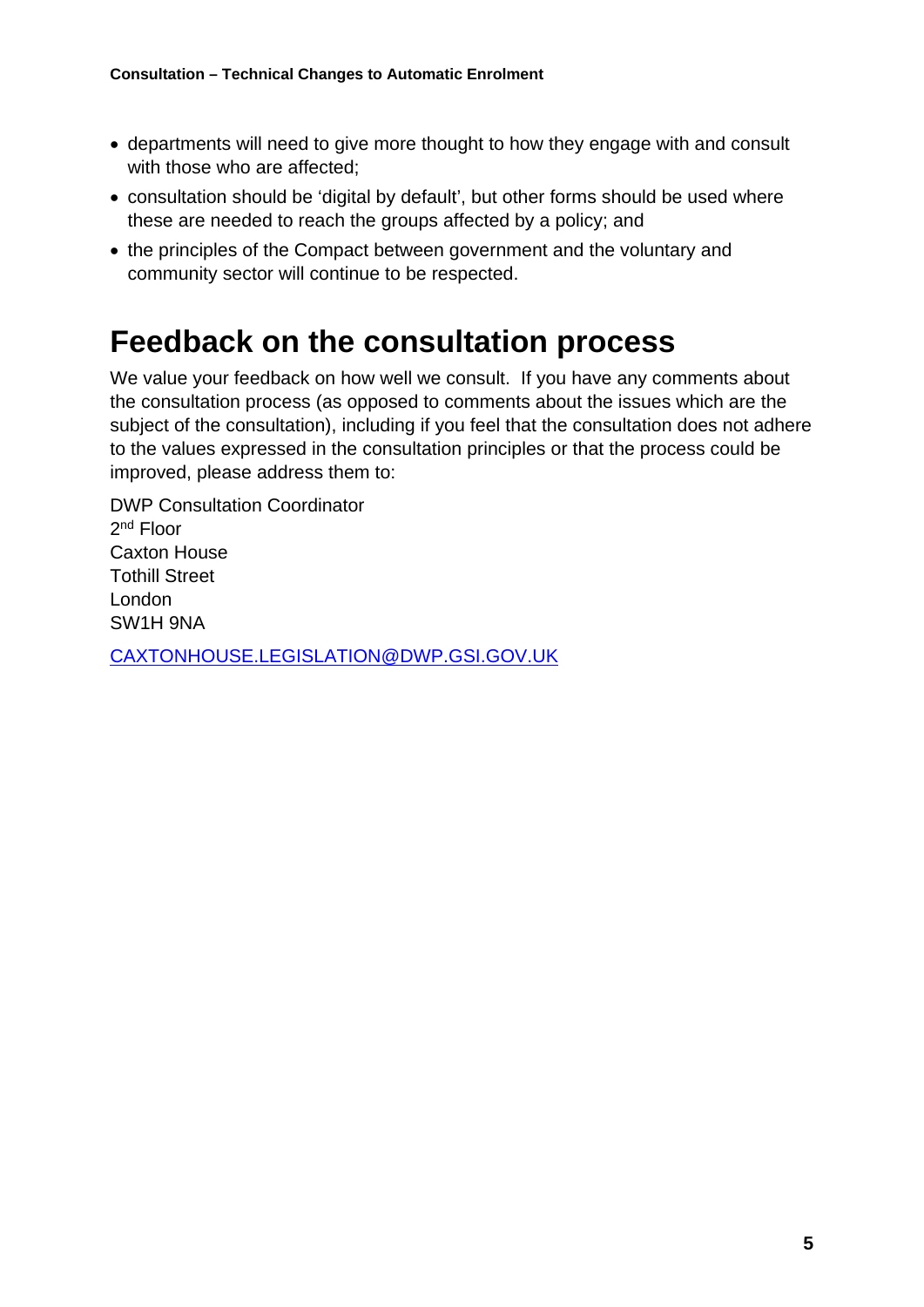## <span id="page-5-0"></span>Executive Summary

Since October 2012, employers are obliged to enrol all workers who satisfy age and earnings criteria into a workplace pension arrangement and pay at least a minimum level of contributions. The roll-out of automatic enrolment started with the largest organisations and will be extended to all employers over the next four years.

Automatic enrolment is designed to target non-savers and under-savers. This includes those individuals whose employer provided a scheme but did not pay into it; and those where the employer provided a scheme but not one that everyone could access. It obliges every employer, irrespective of size or industry, both public and private sectors, to provide a workplace pension and pay into it.

Automatic enrolment has already evolved. There have been changes to the legislation to make automatic enrolment easier to operate since the original framework was laid down in 2008. The Coalition Government's review in 2010 introduced waiting periods, the automatic enrolment earnings trigger and gave employers more flexibility to choose their re-enrolment dates. The staging timetable has also been changed to give small and micro employers until at least 2015 to prepare for automatic enrolment. Changes introduced from November 2013 simplified enrolment processes to align better with payroll processes and amended the legislation on Test Scheme Standards to deliver greater consistency across the various pension schemes.

More recently, following a consultation on technical changes to automatic enrolment, run in early 2013 we included measures in the Pensions Act 2014, which are intended to further simplify automatic enrolment and reduce burdens on employers. These measures will:

- Introduce an alternative quality requirement for defined benefits (DB) schemes
- Simplify the information requirements on employers
- Create exceptions to the employer duties in certain circumstances

The Department has drafted regulations which set out the detail of these measures and is now seeking views, in particular on whether the draft regulations achieve the overarching policy intent of simplifying the process for employers. We also want to ensure that those who will benefit most from pension saving continue to be automatically enrolled and that there are no unintended consequences for individual savers.

We will publish a response to the consultation in January 2015 with a view to making the regulations in February. The regulations would come into force in April 2015 and would amend the existing Occupational and Personal Pension Schemes (Automatic Enrolment) Regulations 2010.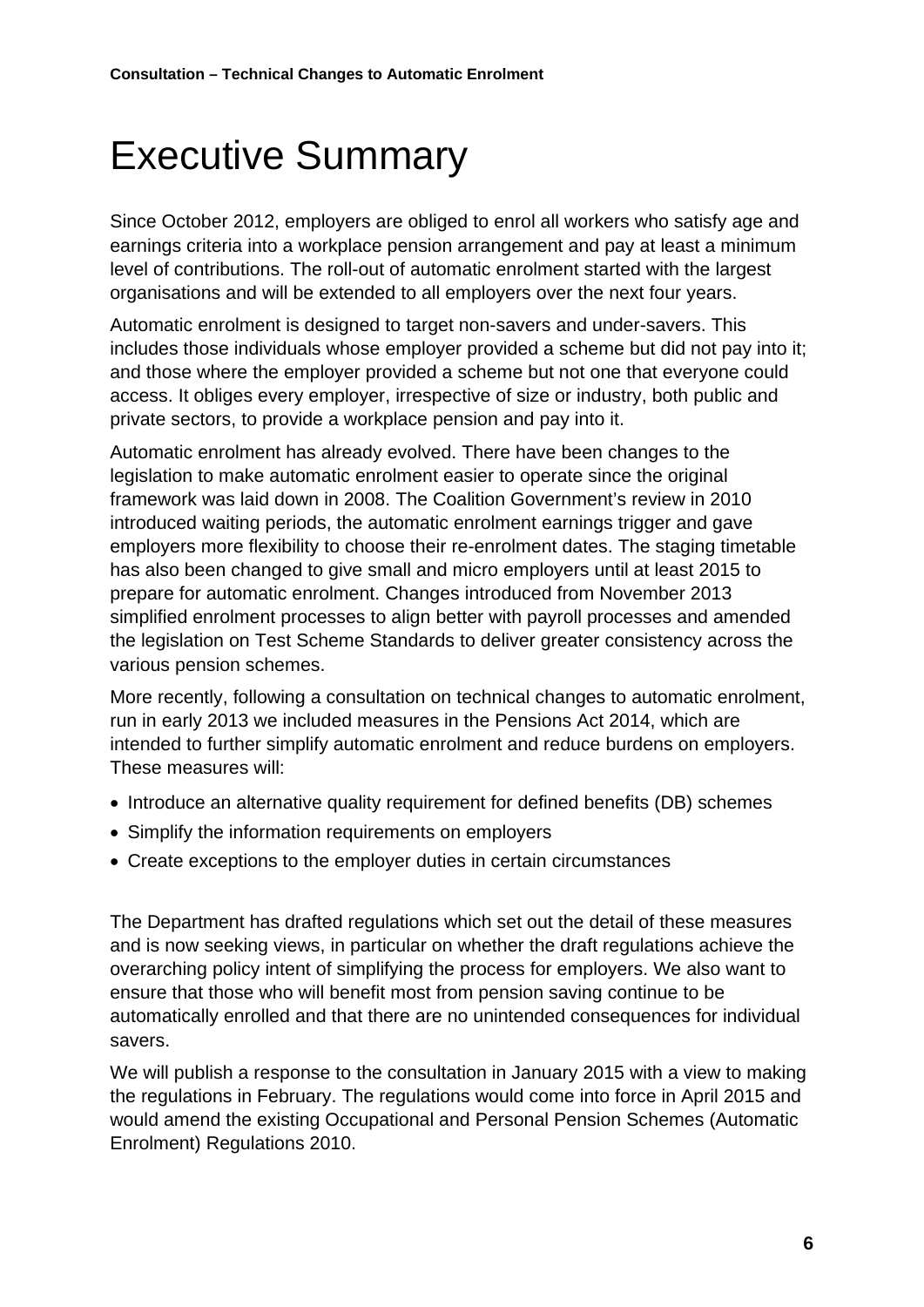## <span id="page-6-0"></span>Alternative Quality Requirements for Defined Benefits Schemes

### **Background**

Employers who use a Defined Benefits (DB) scheme to meet their automatic enrolment duty need to ensure their scheme meets the minimum quality requirements. At present that means that their scheme must either be 'contracted out' or satisfy the Test Scheme Standard (TSS) in relation to all relevant jobholders.

In last year's consultation Technical Changes to Automatic Enrolment we said the Government was keen to find simpler ways to determine whether schemes which are not money purchase schemes are good enough to be automatic enrolment qualifying schemes.

The majority of respondents to the consultation felt that a simpler test of scheme quality should be considered. We have since worked with interested stakeholders to develop further the possible options for simplifying the ways in which the DB quality requirements could be met. The Pensions Act 2014 amended the Pensions Act 2008 ("PA 2008") and introduced a power to provide in regulations for alternative quality requirements for DB schemes.

We have now developed our proposals for an alternative requirement with draft regulations under section 23A(1)(b) PA 2008. The policy objective is to provide a simpler way of determining that a DB scheme is good enough for use under automatic enrolment than the existing TSS. This alternative test should be of particular help to employers with formerly contracted out schemes who from 2016 onwards would otherwise need to ensure that their schemes met the TSS. The alternative test is based on the cost to the scheme of the future accrual of active members' benefits. The prescribed level of this alternative test cannot be below the 8% total contribution required for a qualifying defined contribution scheme. This floor ensures that the alternative test cannot significantly weaken the existing quality standards.

### **The proposed alternative requirement**

Under the alternative requirement at section 23A(1)(b) PA 2008, a DB scheme would qualify for use under automatic enrolment if "the cost of providing the benefits accruing for, or in respect of, the relevant members over a relevant period would require contributions to be made of a total amount equal to at least a prescribed percentage of the members' total relevant earnings over that period."

The different prescribed features of the proposed test (a scheme-level cost of accruals test) are described below. Our overall intention has been, where possible, to keep the alternative test as simple as possible and for it to run parallel to existing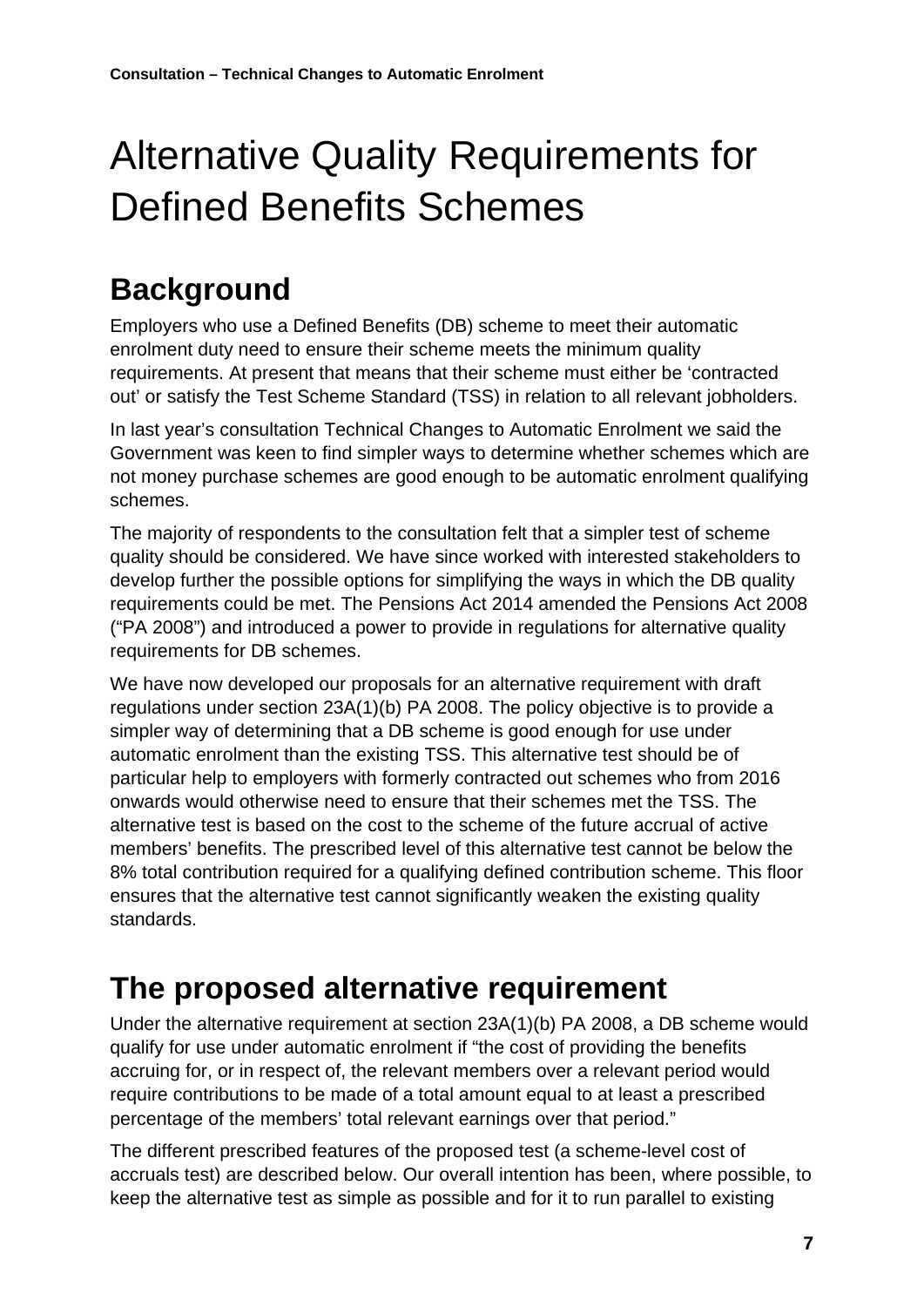requirements in relation to scheme funding so that actuarial work required for scheme funding purposes can be relied upon for this test as well.

### **The level of the cost of accruals test**

Analysis from the Government Actuary's Department (GAD) suggests that 10% to 12% of qualifying earnings would broadly represent the cost of providing the benefits under the TSS for a typical membership profile using typical funding assumptions in current market conditions. This estimate includes 1% representing the cost of providing pension benefits to surviving spouses/partners.

The alternative test that we are proposing features a cost to the scheme that would require contributions equal to 10% of qualifying earnings or 9% if the scheme does not provide dependant pension benefits. How to express this required rate in terms of a scheme's pensionable earnings as an alternative to qualifying earnings, is considered below alongside the other prescribed features of the test.

The changes are in regulation 11 of the draft regulations at **Annex A** that inserts new regulation 32L(6).

#### **Consultation Question**

Q1: Does the level of the alternative test deliver broad equivalence with the Test Scheme?

### **The definition of 'relevant earnings'**

Many schemes will pay contributions on pensionable pay based on a definition other than qualifying earnings. In addition to the prescribed level of 10% of qualifying earnings, the proposed test features three variations on the definition of relevant earnings. These follow the example of the three sets of alternative requirements provided for Defined Contribution (DC) schemes.

Under these variations the test would also be satisfied if

- The pensionable earnings of the relevant members are at least equal to their basic pay and the cost of future accruals would require total contributions of at least 11% of the members' pensionable earnings OR
- The pensionable earnings of the relevant members are at least equal to their basic pay and the cost of future accruals would require total contributions of at least 10% of the members' pensionable earnings and taking all of the relevant members together, the pensionable earnings of those members constitutes at least 85% of the earnings of those members OR
- Where all earnings are pensionable, the cost of future accruals would require total contributions of at least 9% of the members' total earnings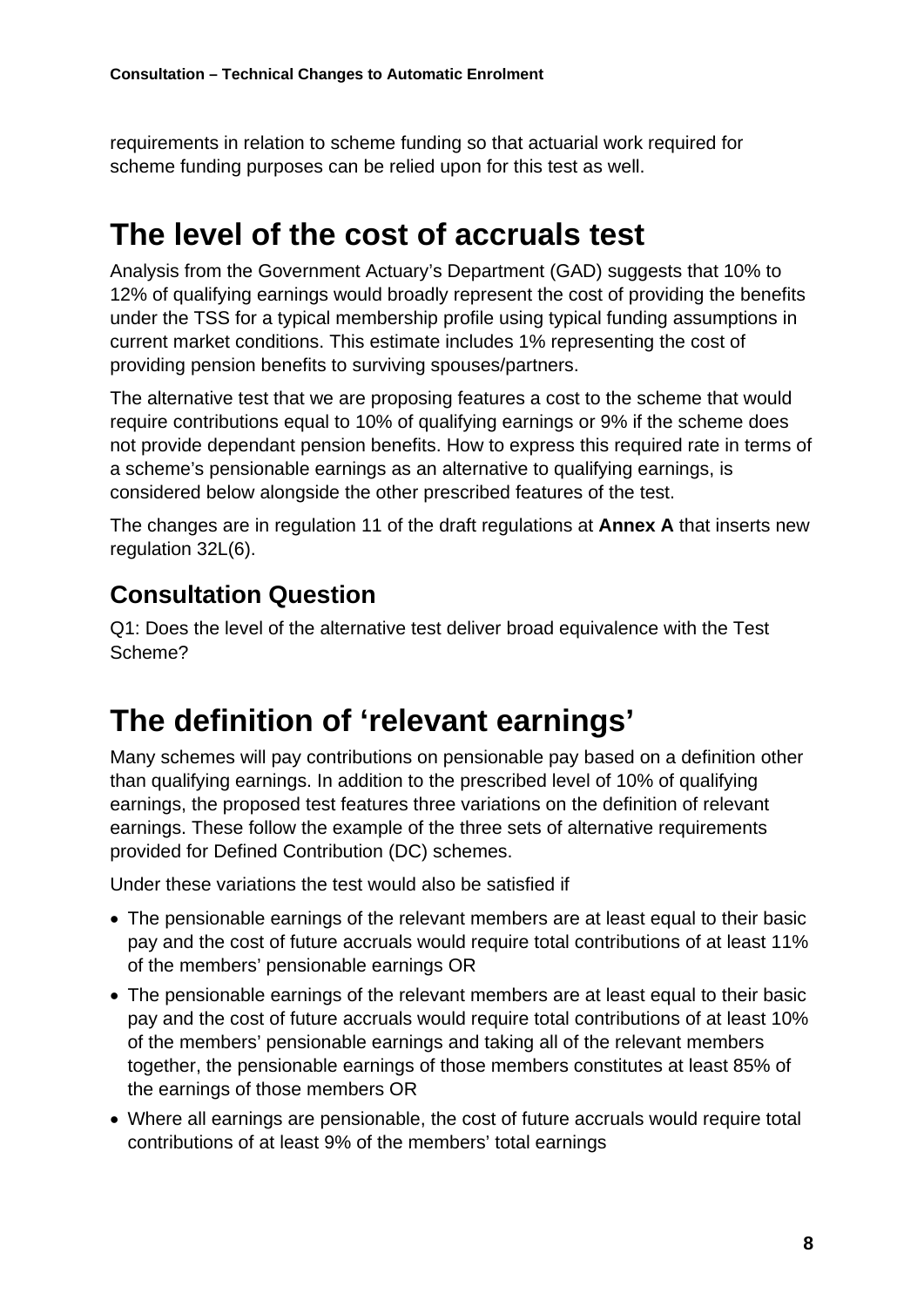'Earnings' and 'Qualifying Earnings' are defined in section 13 of PA 2008. The definition of 'Basic Pay' is similar to the definition in regulation 32K of the 2010 regulations in relation to the certification of DC schemes.

The changes are in regulation 11 of the draft regulations at **Annex A** that inserts new regulation 32L(5).

#### **Consultation Question**

Q2. Will these variations be helpful to employers? Are they still valuable even though they add some complexity to the test? How many employers do you think will take advantage of these variations?

### **The definition of 'relevant period'**

We propose to allow flexibility for schemes to use a period that is appropriate to the cost of accrual that already exists within scheme documentation. For public service pension schemes, we propose to link this to the period set out in the HMT Directions for such schemes. For other schemes, we propose that the period should be either: a period of 12 months; or determined by reference to the most recent scheme documentation valuing the scheme's assets and determining its liabilities. The documentation referred to should be prepared and signed by an actuary.

The changes are in regulation 11 of the draft regulations at **Annex A** that inserts new regulation 32L(4).

#### **Consultation Question**

Q3: Does this definition meet the needs of schemes? Are there scenarios where this definition would create additional work for schemes/employers? Is the default period of 12 months an appropriate period for schemes which may not have an actuarial valuation or control period?

### **The definition of 'relevant members'**

We propose that this alternative test should apply at the level of benefit scales rather than at the scheme level. So the cost of providing benefits to active members of parts of schemes that provide for different benefits would be tested separately. We understand that existing practice under scheme funding is for actuaries to calculate costs at this level so additional work should not be required for the purposes of this alternative test.

The changes are in regulation 11 of the draft regulations at **Annex A** that inserts new regulation 32L(2 and 3).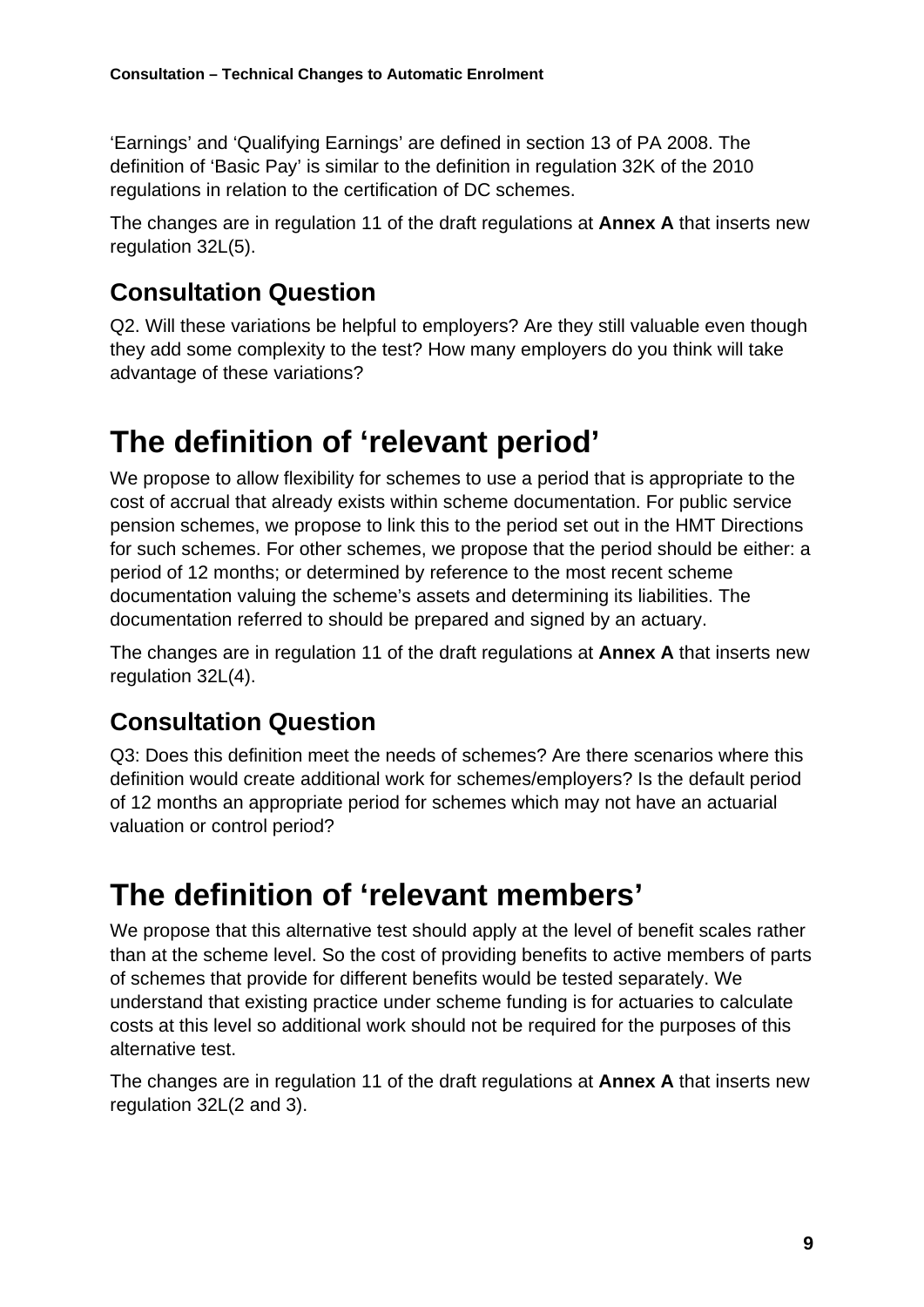#### **Consultation Question**

Q4: Does this definition fit with existing practice? Are there any circumstances in which it would cause problems or additional work?

### **The methods and assumptions to be used**

We do not propose to prescribe the methods and assumptions to be used under this test, leaving the matter to the discretion of scheme actuaries. Our assumption is that actuaries will use those methods and assumptions already used for other purposes – scheme funding or its equivalent in unfunded schemes.

#### **Consultation Question**

Q5: Are there any risks in not prescribing methods and assumptions? Does this provide an incentive to select methods or assumptions which enable a scheme to meet the test where it otherwise might not?

### **Benefits to be included/disregarded**

We do not propose to prescribe the benefits to be included/disregarded in the test. The cost of providing all benefits (including those for survivors) for funding purposes will therefore be calculated in this test. As mentioned above a 1% lower prescribed level is proposed for schemes that do not provide survivors' pension benefits.

#### **Consultation Question**

Q6: Does this fit with existing practice and provide simplicity? Are there any circumstances in which it would cause problems or additional work?

### **Actuarial certification**

We do not propose to require actuarial certification for the purposes of this alternative test. It relies on work already certified for scheme funding purposes and while we want to allow for the option of voluntary actuarial certification we also want employers to be able to determine themselves whether or not the test is satisfied by examining the work carried out for funding purposes.

#### **Consultation Question**

Q7: Are there any particular risks in not requiring an actuary to explicitly certify that the scheme meets the cost of benefit accruals test?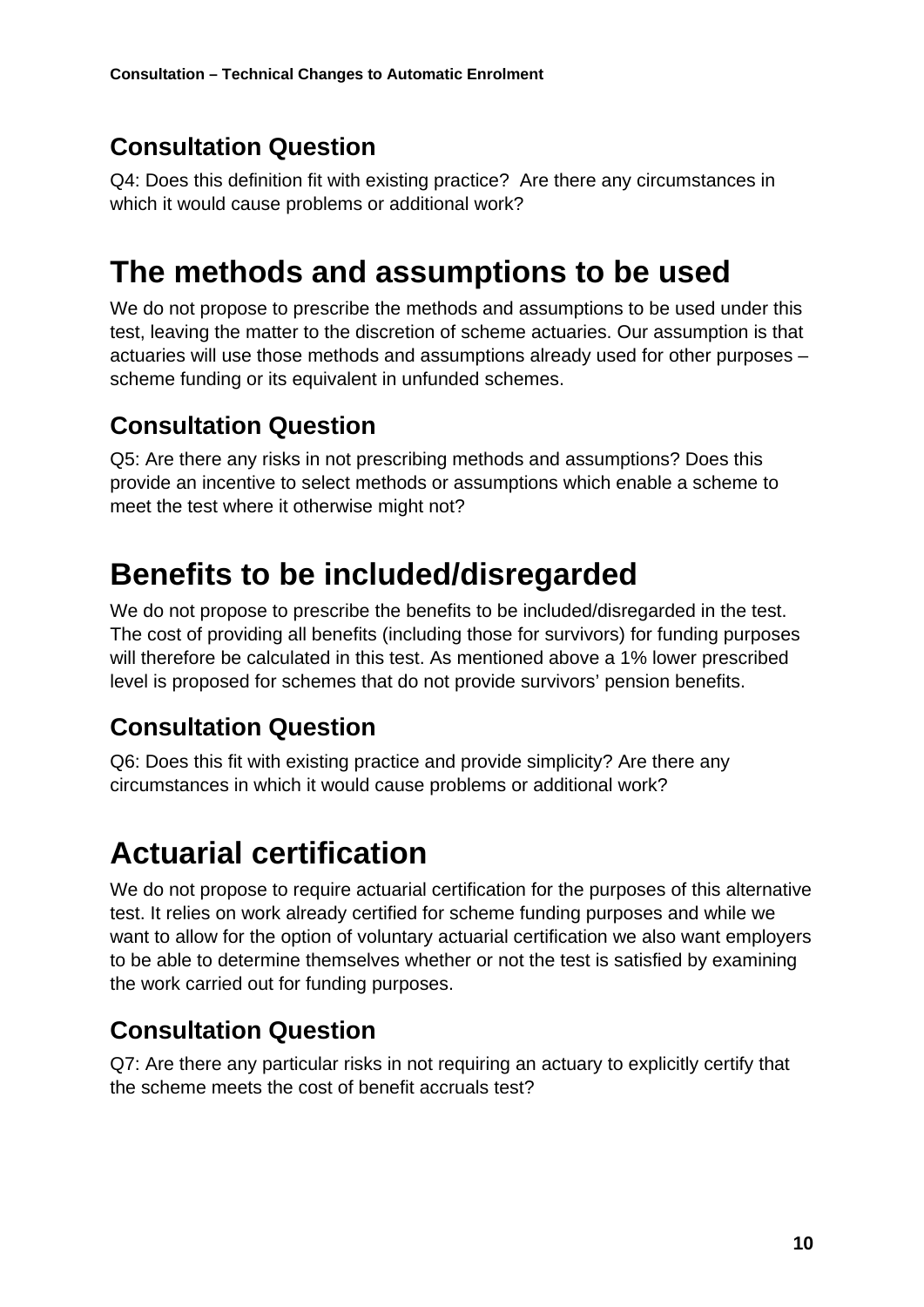### **Other alternative quality requirements**

Section 23A of the 2008 Act also provides powers to prescribe two other alternative DB quality requirements but we do not propose to exercise them.

The first was to permit DB schemes of a prescribed description to satisfy the quality requirement for occupational money purchase schemes. The intention was to make it easier for DB schemes to be used as qualifying schemes where their structure more closely resembles that of DC schemes. In drafting the Pension Schemes Bill, we have developed an approach to the quality requirements for shared risk schemes that will provide a more comprehensive solution. The Hybrid Schemes Quality Requirement Rules will be developed to direct such schemes towards the relevant quality requirements.

#### **Consultation Question**

Q8: Are there schemes which: cannot use the alternative proposed; could not demonstrate appropriate quality via the shared risk route; and should be allowed to satisfy the money purchase quality requirement? If so, what are they and how could they be prescribed?

The second was to prescribe a cost of accruals test at the individual level. This would only be met if the cost of providing benefits was at least a prescribed level for at least 90% of the relevant members. The intention behind this variant of the accruals test was to provide a secondary test for schemes that could not meet the aggregate scheme level test.

An individual level test may not, however, furnish the simplicity we are looking to provide for schemes. Furthermore, at the suggested level of the proposed schemelevel test we understand that it is unlikely that many schemes which did not pass the aggregate test would be able to pass the individual test given the 8% floor in the legislation. Our view is that the scheme-level test will achieve the Government's policy objectives of increasing flexibility and simplicity for employers providing good quality DB schemes.

#### **Consultation Question**

Q9: Are there circumstances in which an individual level cost of accrual test would provide a simpler way to demonstrate compliance with the DB quality requirement?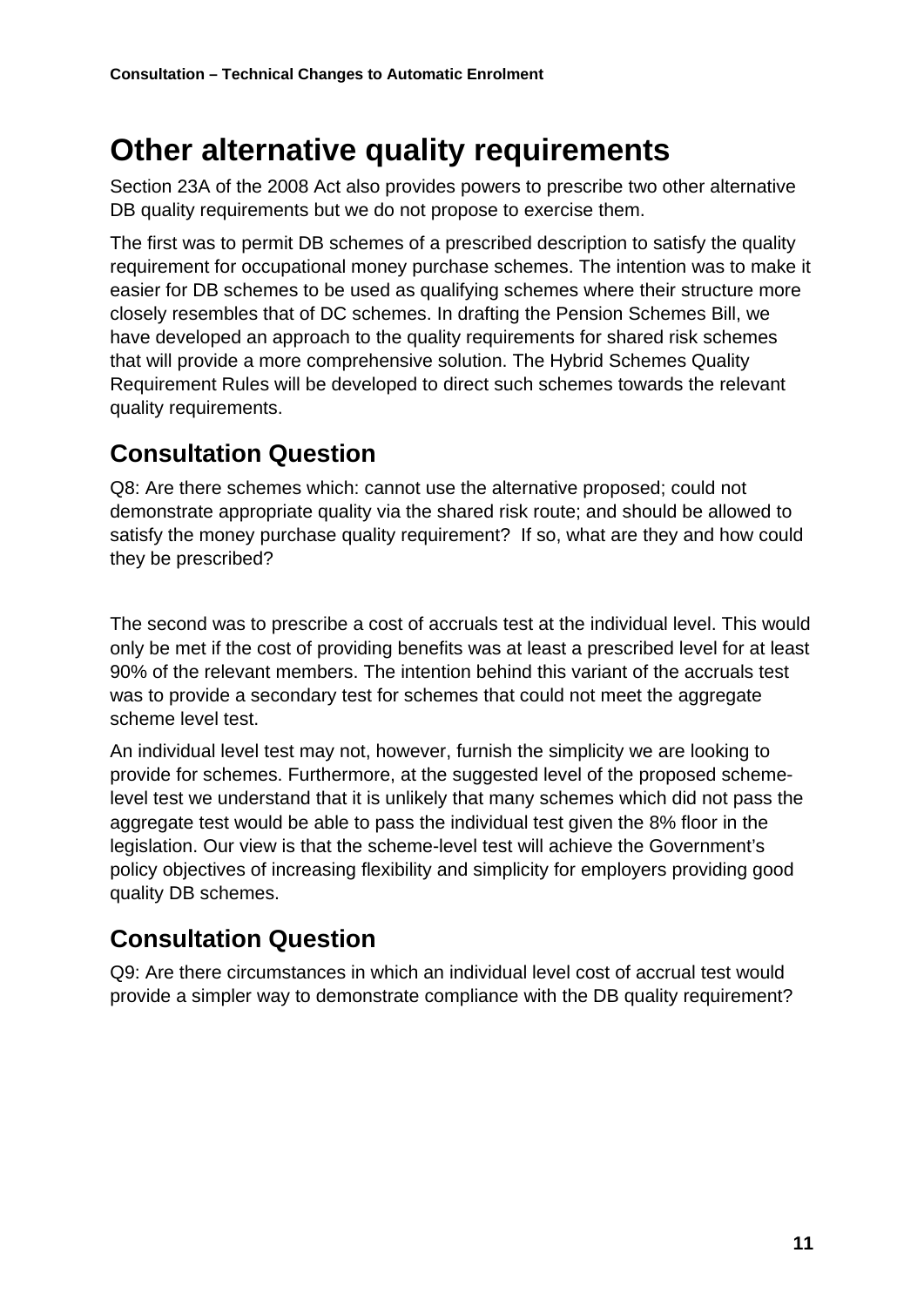## <span id="page-11-0"></span>Proposed changes to the Information Requirements for Employers

### **Background**

The Government is concerned to reduce the administrative burden on employers and is looking to improve automatic enrolment processes, particularly having regard to the small and micro employers that will be staging from 2015 onwards. The Pensions Act 2014 (PA14) amended section 10 of the Pensions Act 2008 (PA2008) to give the Secretary of State a discretion to stipulate by regulation what information he requires employers to give employees about the effect of the employer automatic enrolment duties.

The current legislation means there are 5 different pieces of information that an employer must give to different types of employee about what is happening to them under automatic enrolment. The requirements can require more than one communication or notice to be given to the same employee in quick succession. This has led to a degree of confusion for the employee and imposes an unnecessary burden on employers because they need to assess their workforce and send different letters to different employees.

Separately, there are also the postponement notices, where the employer exercises their choice to use postponement and issue a notice to defer the automatic enrolment date. The postponement notice has 4 sub-types for the employer to choose between, which vary the requirements according to the category of worker.

The current information provisions present employers with a number of difficulties including identifying the different requirements relevant to each employee. An employer (or their agent/service provider) needs to understand the distinction between all these types of information; the different minimum content requirements; and the deadlines in order to comply with their information-giving duties. This adds to the complexity and compliance difficulty. The effect of the current requirements also means that an employer must continue to assess an employee to identify the first time that section 7 (jobholder's right to opt in) or section 9 (workers without qualifying earnings) PA 2008 applies to that employee.

The policy intention behind the reduction of the information requirements is threefold:

- 1. To reduce the employer's obligation to make an assessment of all categories of employees;
- 2. Facilitate one individualised communication, which suits all circumstances; and
- 3. Reduce the information requirements to a basic minimum that would be appropriate for all types of employee.

Consequently, there are still some minimum pieces of information that, from an automatic enrolment policy perspective, it would be desirable for an employee to be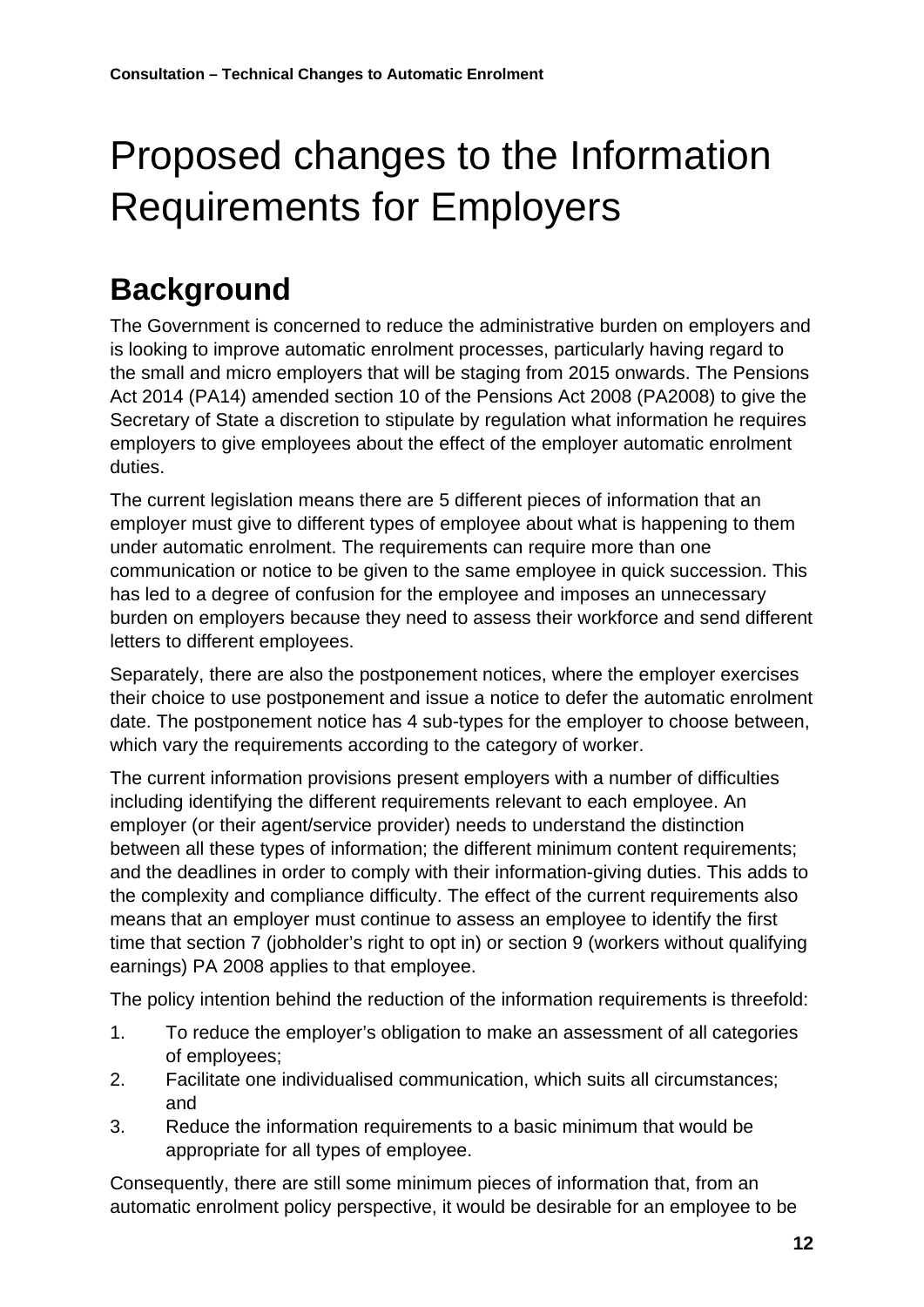given directly. We would propose that these minimum requirements can be dealt with in two or three pieces of information at three relevant moments in time.

Employers will be able to continue with the existing information requirements if they wish to, for example if this is embedded in their systems and change would cause additional costs. However, where employers choose to change or they are yet to begin the automatic enrolment duty, they will be able to streamline the information provision process.

We are therefore consulting on draft legislation to consider which current regulations can be removed, combined or simplified and how to amend the detailed requirements in schedule 2 to SI 2010/772, with the aim of lightening the burden of employers by reducing the potential number of communications and the amount of information that goes into each one.

### **Proposed minimum amount of information an employee should be given**

We think that an employee should know the following minimum level of information:

a) If they are being enrolled into a qualifying scheme; and accordingly, will have an employer contribution and deductions taken (at which rates and into which scheme, including confirmation that tax relief will be given on employee contributions); that they can opt-out and how to do so, including knowing when the opt-out period is and confirmation that any contributions will be refunded.

b) If they meet the necessary requirements that they can opt in or ask to join if they do not have qualifying earnings; and

c) If they are being postponed, that their enrolment is being postponed and that they will be enrolled on a deferred date, but in the meantime, they can opt in or ask to join.

We have made the following proposals below to reduce the burden on employers and simplify the information that is given to employees – by removing and combining the existing regulations, and by removing and simplifying the paragraphs in schedule 2 of SI 2010/772.

### **1. Amending existing regulations**

The draft regulations revoke existing regulation 17 and amalgamate the provision into a consolidated regulation 21 in SI 2010/772 to remove the need for a separate communication to an employee who is a jobholder entitled to opt in to pension saving, and to a worker without qualifying earnings who is entitled to join a pension scheme but is not entitled to employer contributions. This communication may be combined in a letter to be sent to all workers at staging date or simply to the relevant workers when the relevant duties arise for the employer.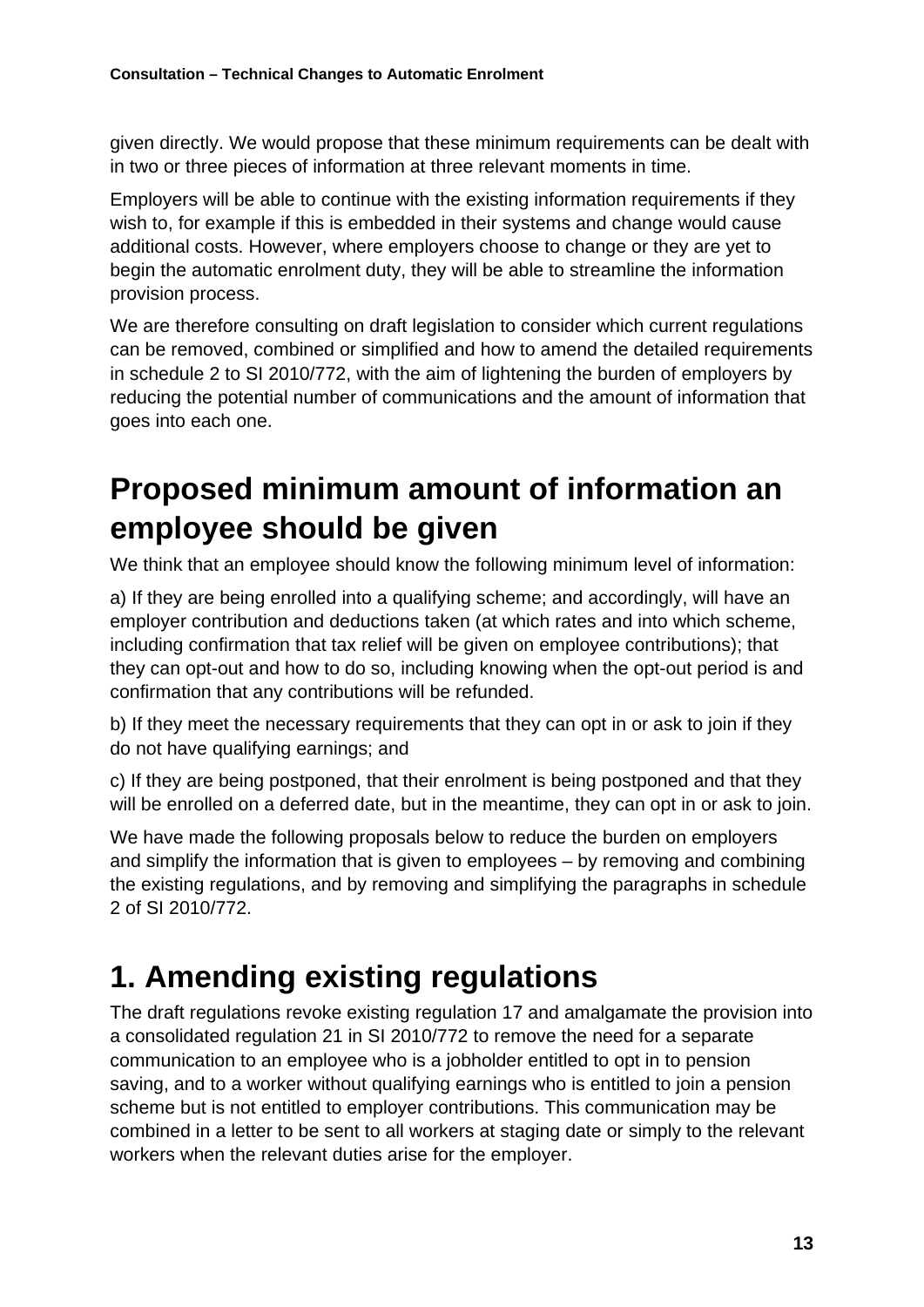Accordingly, regulation 21 is redrafted to require the information in the newly drafted paragraph 18 of schedule 2 be given to all relevant employees for whom those duties arise in relation to the employer. This means that paragraph 18 may be sent to all workers and jobholders at the same time as automatic enrolment duties arise for an employer in relation to all employees under sections 2-9 of PA 2008, or (according to convenience) the time when either sections 7 or 9 of PA 2008 apply to the employee. The re-drafted regulation also captures employees who are new starters, thereby giving rise to automatic enrolment duties for the employer. This will remove the need for the employer to assess his employees on a continuous basis as he may combine the information in paragraph 18 with the enrolment information to be sent to all workers.

The changes are in regulations 7 and 8 of the draft regulations attached at **Annex A**.

#### **Consultation Questions**

Q10: Does revoking regulation 17 and amending regulation 21 reduce the practical burden of information requirements for employers?

Q11: Will these amendments enable the employer to combine the information to employees within a single communication and remove the need to assess on a continuous basis?

Q12: Will employees receive the information that they need at the right time?

The draft regulations amend existing regulation 24 so that all the relevant information is given to employees whose employer decides to postpone the date of automatic enrolment under sections 4 of the PA 2008. It is proposed that all employees for whom automatic enrolment is being postponed will receive the information contained in paragraphs 18, 20, 21 and 24 of schedule 2.

The draft regulations make a consequential amendment to the requirements for employers using the DB transitional period in existing regulation 27 as result of the changes made to schedule 2.

The changes are in regulations 9 and 10 of the draft regulations attached at **Annex A**.

#### **Consultation Questions**

Q13: Does amending these regulations reduce the practical burden of information requirements for employers?

Q14: Will employees receive the information that they need at the right time?

We propose to remove all information obligations in relation to employees who are already an active member of a qualifying scheme and will not therefore be automatically enrolled or re-enrolled, whether at the time of automatic enrolment or on a postponed date. The purpose of this communication, along with paragraphs 7,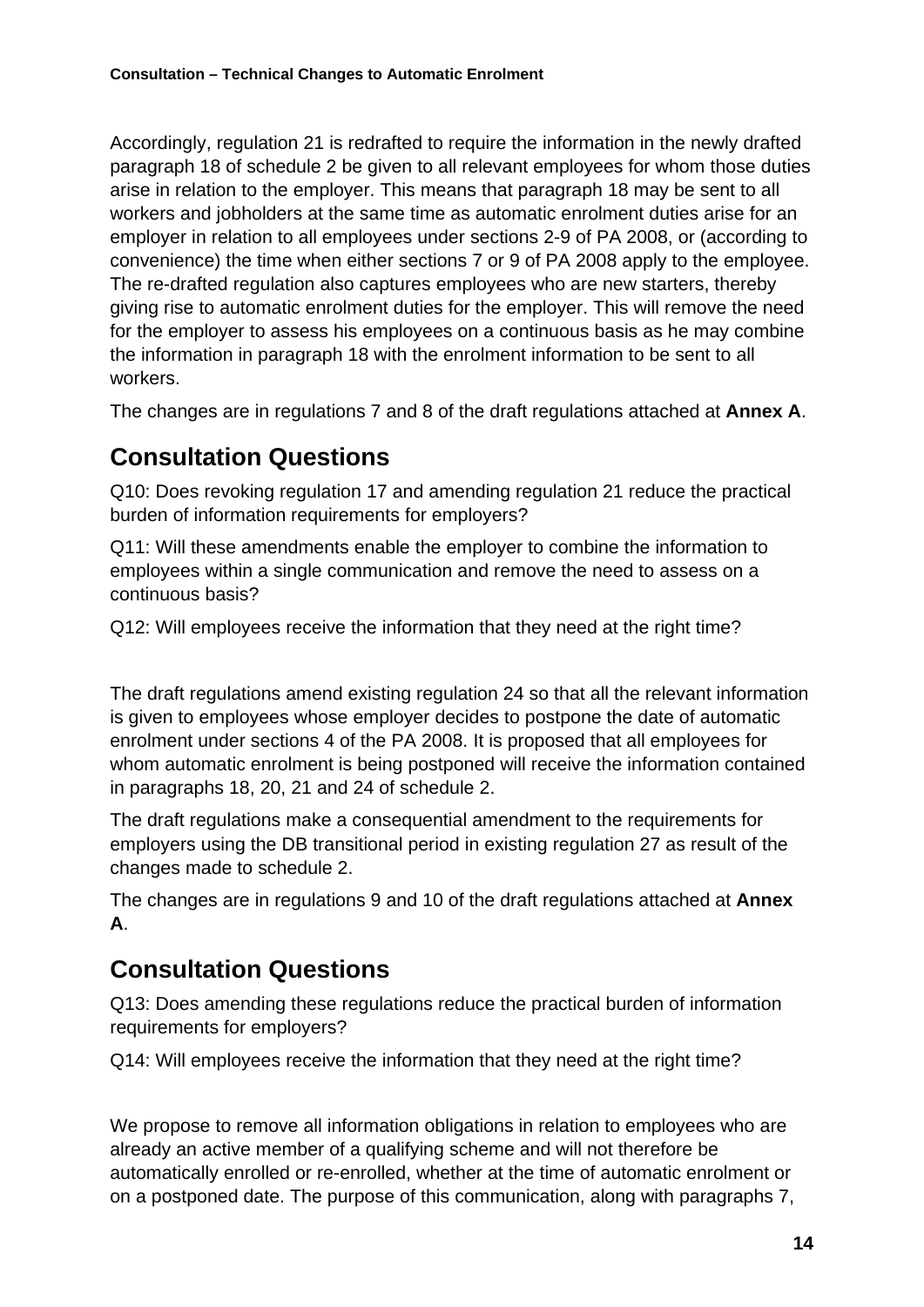19 and 23 of schedule 2, was to provide the employee with information about the continuity of scheme membership protection. However, we have received representations that these requirements are superfluous and can be removed as the employee's status will not change and there is little benefit to them or the employer in sending a letter to confirm this. Accordingly, Regulation 33 is revoked (and related paragraphs 7, 19 and 23 in Schedule 2 are also removed – see below).

The changes are in regulations 12 (and 14) of the draft regulations attached at **Annex A**.

#### **Consultation Questions**

Q15:- Would the removal of the notice under regulation 33 reduce the practical burden of information requirements for employers?

Q16: Is it agreed that the notice under regulation 33 serves little purpose and can be removed without any risk to employees?

### **2. Amendment of the detailed requirements in Schedule 2 to SI 2010/772**

The draft regulations simplify paragraph 1 so that it is suitable for any employee (jobholder or worker) to be told that they are being enrolled into a pension scheme.

It is hoped that this will deal with the practical difficulties at re-enrolment where an employer may be automatically enrolling eligible jobholders at the same time that they are automatically re-enrolling. This currently requires communications with a different opening statement.

The draft regulations revoke paragraphs 2 and 3, which will remove the requirement to give employees (jobholders) as part of enrolment information under regulation 2 the date of enrolment and also the details of the scheme. Along with the other changes, it is hoped this will assist with the aim of using a generic notice for all employees. These details are usually provided by the scheme provider. We think that all an employee really needs at staging or first day of employment is the minimum enrolment information and details as to how they can opt out.

The changes are in regulation 14 of the draft regulations attached at **Annex A**.

#### **Consultation Questions**

Q17: Would the removal of paragraphs 2 and 3 be welcome and help get away from individualised communications thereby reducing administrative costs for employers?

Q18: Are there any risks to the employee in not receiving the information in paragraph 2?

Q19: Is there a risk that the employee may not receive the information in paragraph 3 from another source?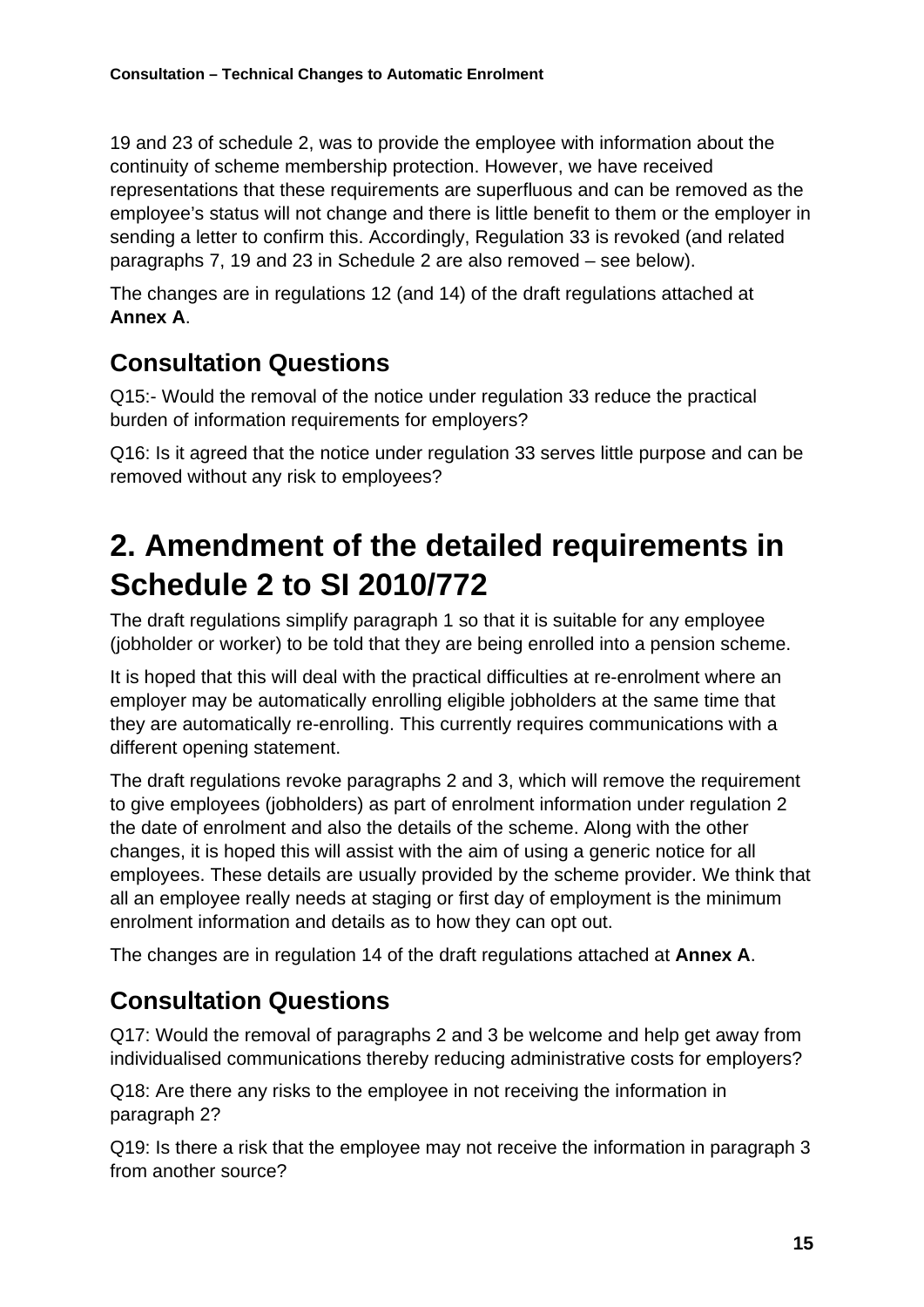Q20: Although the draft regulations make no change to paragraph 10 of schedule 2, would further details of where the opt out notice may be obtained be useful for employees?

The draft regulations provide for paragraph 6 to be simplified to provide confirmation as to whether tax relief is to be given on employee contributions.

The draft regulations revoke paragraph 7 as this has been considered unnecessary.

The draft regulations remove paragraphs 16 and 17 to avoid the need to write different letters to employees who are jobholders entitled to opt in and workers who are entitled to join. Instead, the policy intention is to amalgamate the information within paragraphs 16 and 17 into a consolidated and simplified version of paragraph 18. Current paragraph 24 is being retained because it explains how a written notice from a worker may be valid, which is important information for the employee.

These changes are in regulation 14 of the draft regulations attached at **Annex A**.

#### **Consultation Questions**

Q21: Does amending these paragraphs of schedule 2 reduce the practical burden of information requirements for employers?

Q22: Is the new consolidated paragraph 18 clear enough to both types of employee (jobholder and worker) who will need to distinguish whether they fit into paragraph 18(a) or 18(b)?

Q23: If the actual figure for qualifying earnings under section 13(1)(a) PA 2008 is not provided in the statement in paragraph 18, is there a risk that employees will not understand the requirements and may stay out of pension saving?

The draft regulations remove paragraph 25 as it is considered to be superfluous to the employer's obligations and we are of the view that it should be a matter for the employee to conduct their own searches for more information about pension saving.

These changes are in regulation 14 of the draft regulations attached at **Annex A**.

#### **Consultation Question**

Q24: Does the removal of this paragraph strike the right balance between reducing the load on employers and placing the onus on the employee to find out more information about pension saving?

As a result of paragraph 18 being redrafted and 25 being removed, it is proposed to make consequential amendments to the relevant regulations to replace paragraphs 16 and 17 with paragraph 18 and remove any reference to paragraph 25 (this applies to regulations 2, 21, 24 and 27).

These changes are in regulations 3, 8, 9, and 10 of the draft regulations at **Annex A**.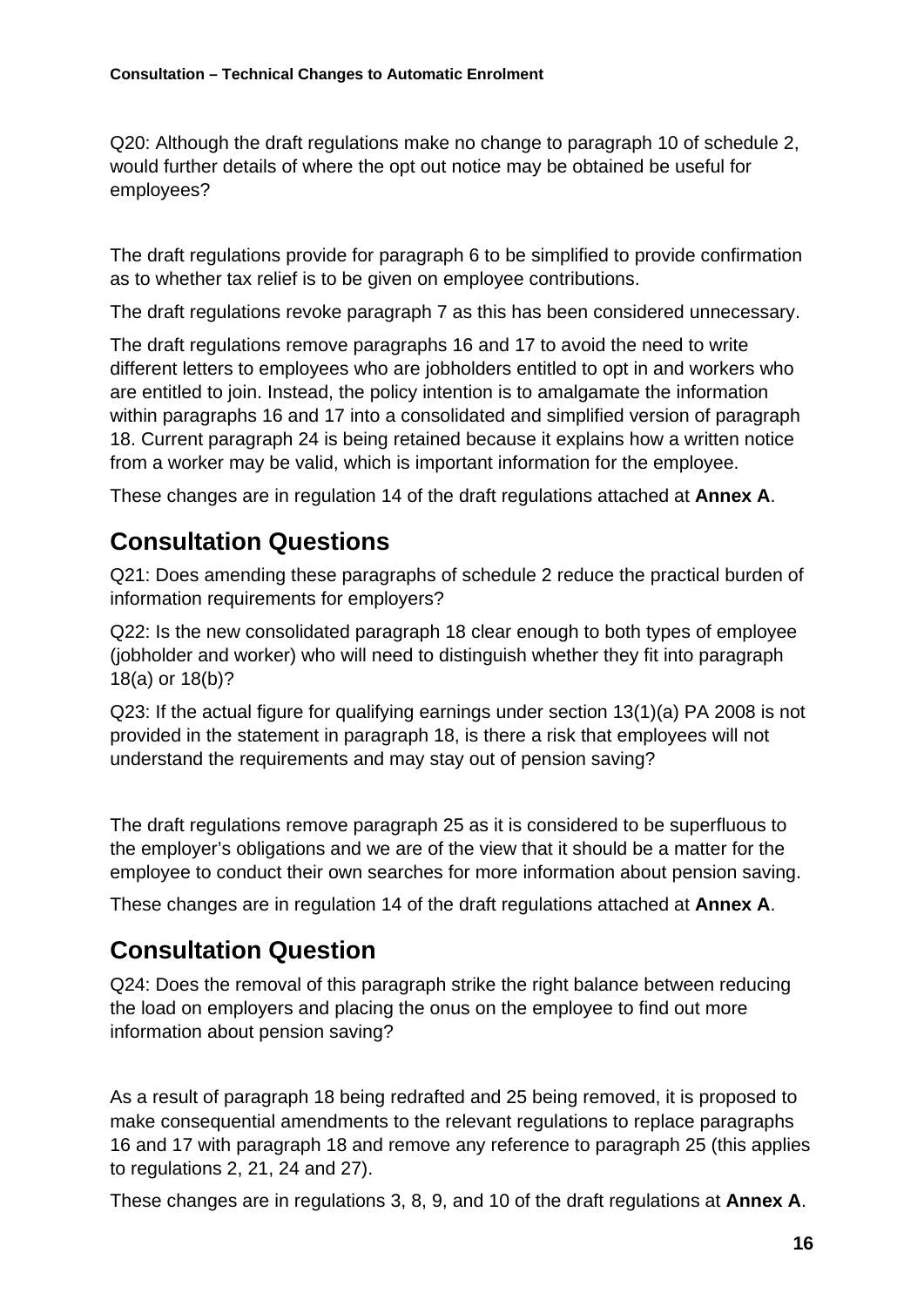### **3. Reducing the pieces of information coming from an employer**

By having these minimum requirements we think we could reduce communications to 3 pieces of information:

(i) one to all employees at staging date or individually when a new employee joins;

(ii) one to all employees if the employer decides to postpone; and

(iii) one to each employee when they are automatically enrolled, re-enrolled or enrolled following opting in or joining.

Furthermore, there is nothing that prevents an employer combining these communications into one or two communications, if they consider it appropriate.

#### **Consultation Questions**

Q25: Is the aspiration of 3 communications realistic and workable?

Q26: Will the overall proposed changes to the information requirements bring simplicity to the automatic enrolment process and with it a reduction in administration and costs for employers? If so, what is the average saving for an employer due to a reduction in the administrative burden?

Q27: How many employers do you think will take advantage of these changes?

Q28: Can these changes be communicated to employees within existing material?

Q29: Is there any risk that the overall consequence of these amendments may cause confusion or detriment to the employee?

### **Communications**

To supplement these changes to the information requirements, and as a further aid to employers we will work with TPR to review the existing letter templates on their website, as well as consider the need to develop other communications assets that could be of benefit to an employer. The key thing is to ensure consistency and we would like the aim to be that the minimum, albeit key, pieces of information and material are given to employees.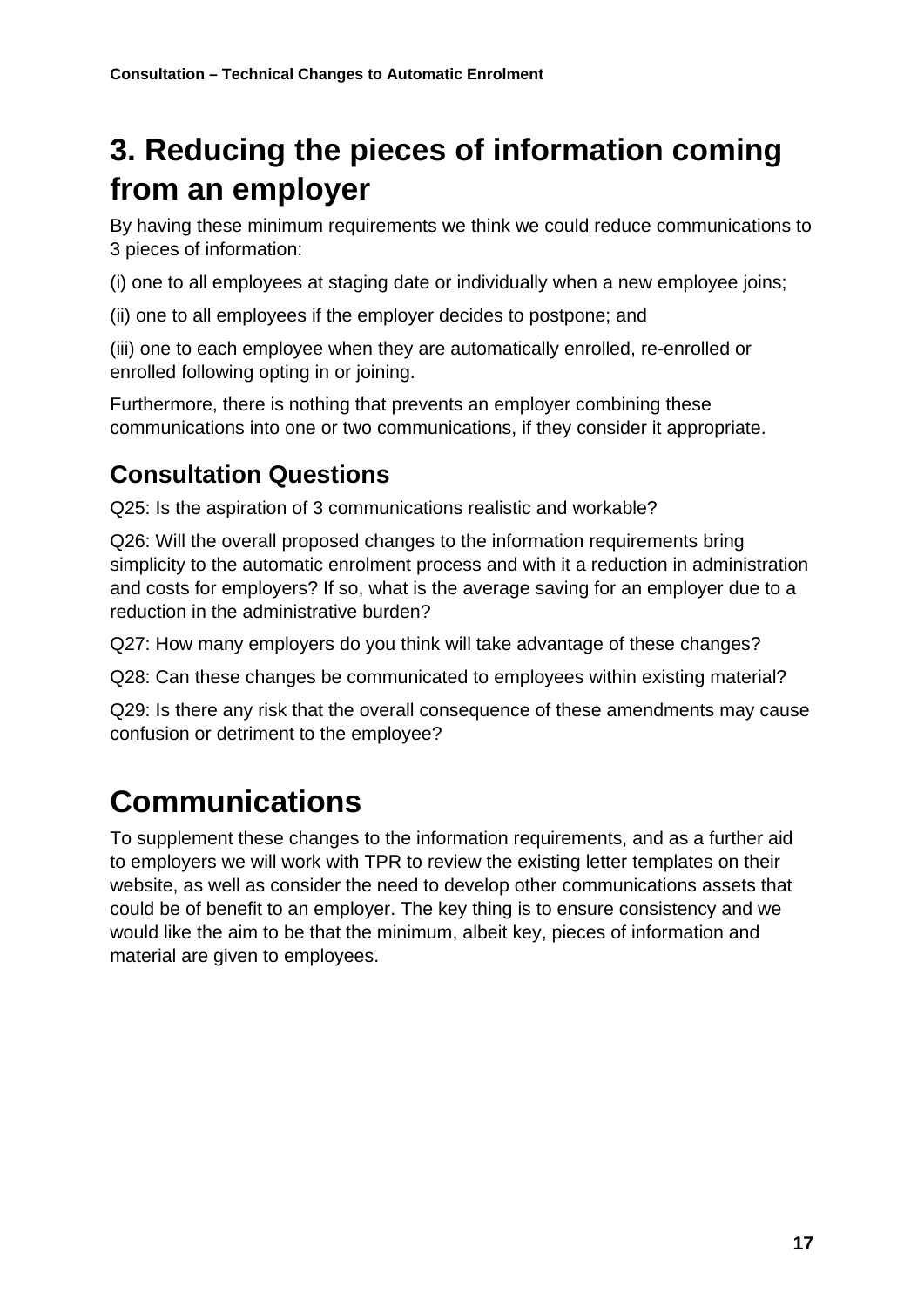## <span id="page-17-0"></span>Exceptions to the employer duty

### **Background**

It became apparent during the early days of live running that pension saving, or further pension saving, may not be appropriate for everyone. In its response to the March 2013 consultation on technical changes to improve the operation of automatic enrolment, the Government expressed the view that there was a strong case for excepting from the automatic enrolment requirement individuals:

- who are leaving employment;
- who cancel membership of a pension scheme before automatic enrolment;
- with tax protected status for existing pension savings.

The 2014 Pensions Act inserted a new Section (87A) into the 2008 Act. It allows us to prescribe exceptions to the employer duty so that in certain situations an employer is not required to take action to achieve pension scheme membership. It provides that the exceptions may in particular turn an employer duty into a power.

It also allows us to modify any of the enrolment or joining processes, and turn the duties back on if the circumstances that triggered the exception come to an end. The detail of how we intend to use these provisions is set out below.

### **Jobholders leaving employment**

Where someone hands in their notice, gives notice to retire, or is under notice of dismissal and their period of notice spans their automatic enrolment date, the legislation currently obliges an employer to automatically enrol the employee even though they know that they are about to leave their employment.

Notice periods are covered by employment law. The minimum legal notice period for employment lasting between 1 month and 2 years is 1 week. For employment lasting over 2 years, the minimum period is 2 weeks; thereafter it's an extra week for every full year worked with a maximum requirement of 12 weeks. Contracts of employment might provide for more than the legal minimum requirements and there is no right to a notice period following dismissal for gross misconduct.

#### **Proposed changes**

The draft regulation turns the duty to enrol into a power to enrol if someone is in a notice period or where a notice is given at any time up to 6 weeks after the duty has arisen. The effect is that the employer can choose whether or not to enrol the employee. They can also choose to stop the AE process where notice is given after the duty has arisen but before the arrangements are complete. The regulations do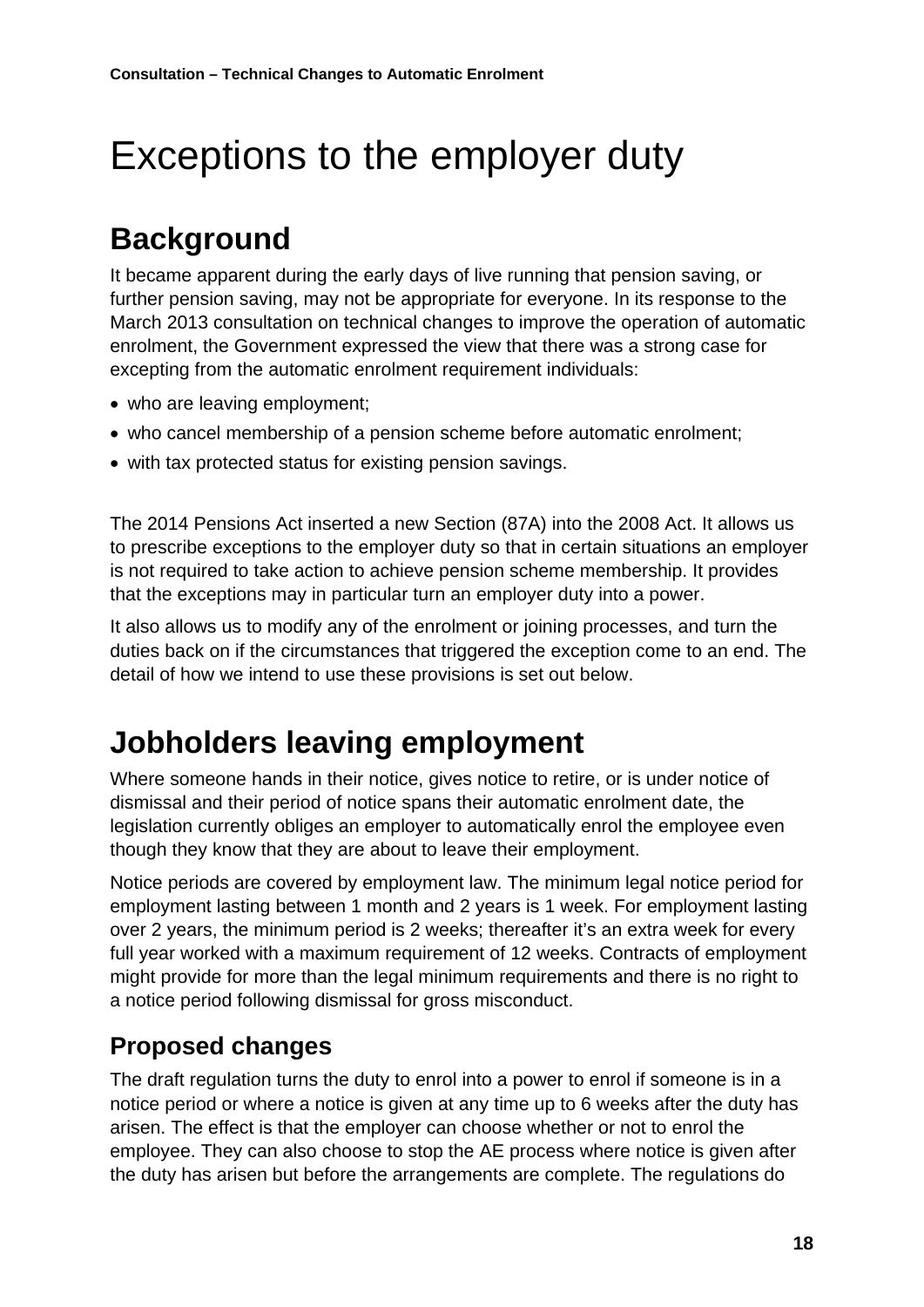not distinguish between different reasons for notice being given; they apply equally to resignation, dismissal or retirement.

The regulations will not apply to people who are merely at risk of dismissal or redundancy, or to those who are on fixed-term contracts. In the case of fixed and short-term contracts, employers will know in advance the individual's end date and can use postponement where appropriate. Also, many fixed-term contracts are renewed so it's important that automatic enrolment is not unnecessarily delayed in these cases.

The draft regulations provide that during a notice period, a) the jobholder is not able to opt in to a qualifying scheme and, b) the worker is not able to join a pension scheme. For most people, notice periods are under 12 weeks, for many considerably shorter. Therefore we expect that many individuals subject to automatic enrolment will have left their employment before opt-in/joining could take place. Preserving optin/joining in these cases would create nugatory work for employers and additional information requirements whilst providing very little benefit for an individual.

If notice is withdrawn for any reason, the automatic enrolment duty will effectively be turned back on and will apply from the date of the withdrawal. The employer and employee must agree the withdrawal date. This will prevent a long gap in pension contributions from jobholders in this position.

These changes are in regulation 5 (new 5B) of the draft regulations attached at **Annex A**.

#### **Consultation Questions**

Q30: Do you think that this will be a helpful exception, particularly for small and micro employers? If not, why not?

Q31: How many employers do you think will take advantage of this exception?

Q32: Can this exception be communicated to employees within existing material?

Q33: Can you foresee any difficulties with removing opt-in rights during notice periods for either employers or individuals?

Q34: In your experience, how frequently is notice withdrawn? Do you think that turning the duty back on in withdrawal cases will cause any problems for employers or employees? If not, why not?

Q35: Do you think that this exception should be extended to other 'end of employment' situations, for example where a fixed term contract is coming to an end? What do you think the advantages or disadvantages would be to this approach?

### **Cancelling membership of a scheme prior to automatic enrolment**

Some employers may choose to enrol workers into a pension scheme when they start work. Currently, contractually joined employees who then cancel their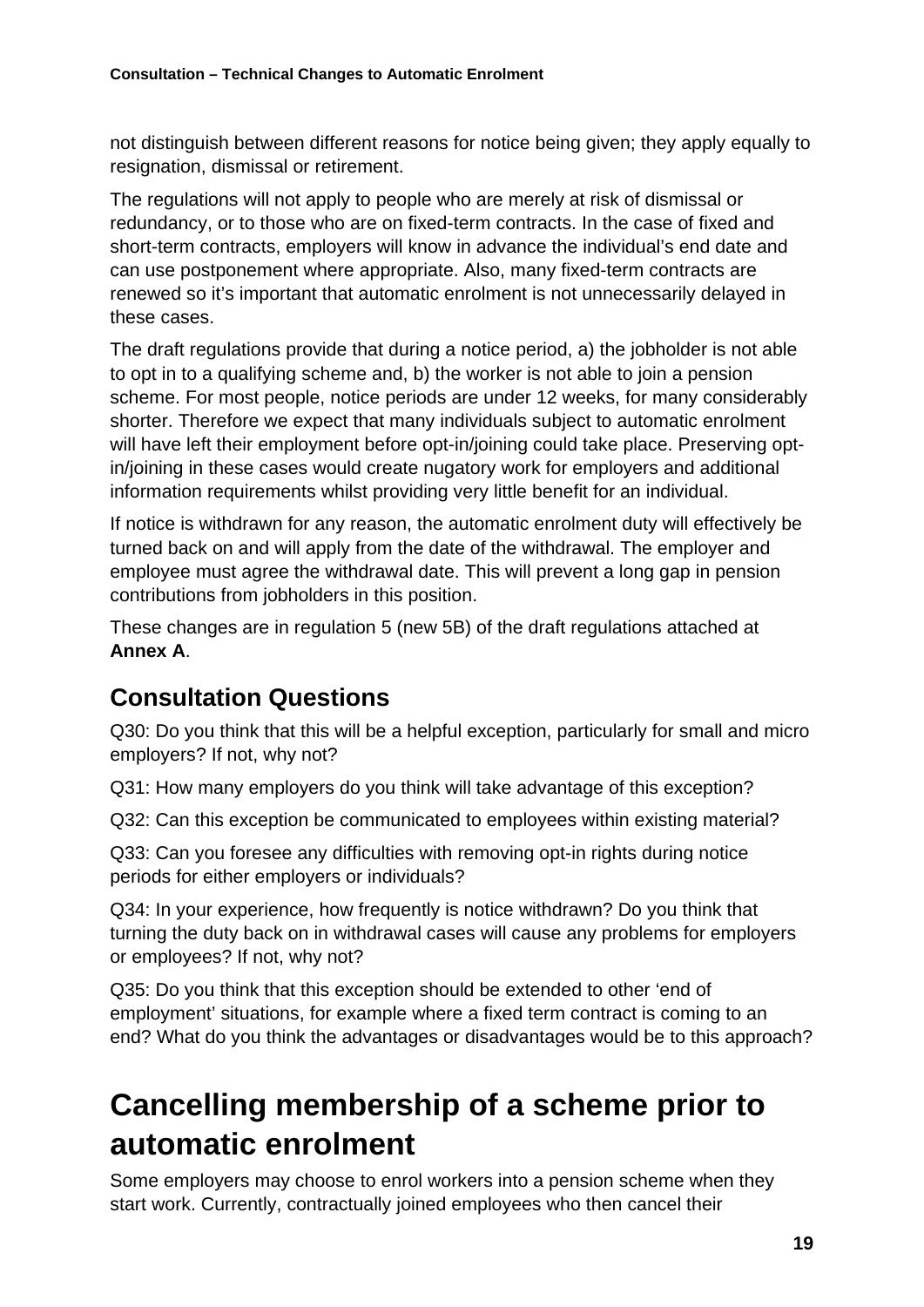membership may still have to be automatically enrolled when they become eligible jobholders (i.e. they reach the age 22 and have appropriate earnings, or when the employer reaches its staging date) even if they have only recently left the pension scheme.

The intention is to remove duplication but leave people's right to access pension savings intact. This means introducing an exception to the employer duty so that where a person cancels membership after joining the employer has no further obligation until a point in the future.

#### **Proposed changes**

The draft regulations turn the enrolment duties into powers thereby giving the employer the choice as to whether to enrol the employee. They apply to all those who have left a qualifying scheme regardless of the reason for joining. This is a change in policy from that in regulation 14 and so that regulation is revoked.

The draft regulations restrict the exception to people who left a qualifying scheme within 12 months prior to the automatic enrolment, or re-enrolment, date. Anyone who left a scheme more than 12 months before the automatic enrolment date will have to be enrolled.

The automatic enrolment duty is lifted permanently. Therefore, the next time the employee would be enrolled would be when the next re-enrolment date arises.

These changes are in regulations 5 (new 5C) and 6 of the draft regulations attached at **Annex A**.

#### **Consultation Questions**

Q36: Do you think this exception will help to simplify the automatic enrolment process for employers, particularly small and micro employers?

Q37: Do you agree that applying this exception to all people who have left a qualifying scheme (as opposed to just contract joiners) will simplify the process for employers?

Q38: Can you foresee any negative consequences for employers or employees?

Q39: Do you think that 12 months is a suitable timeframe for restricting the exception?

Q40: How many employers do you think will take advantage of this exception?

Q41: Can this exception be communicated to employees within existing material?

Q42: Do the benefits of this exception outweigh the risks of people being left out of pension savings for up to 3 years?

#### **Individuals with tax protected status**

Some employees who have already accrued pension savings above the lifetime allowance are protected from tax charges, under enhanced or fixed protection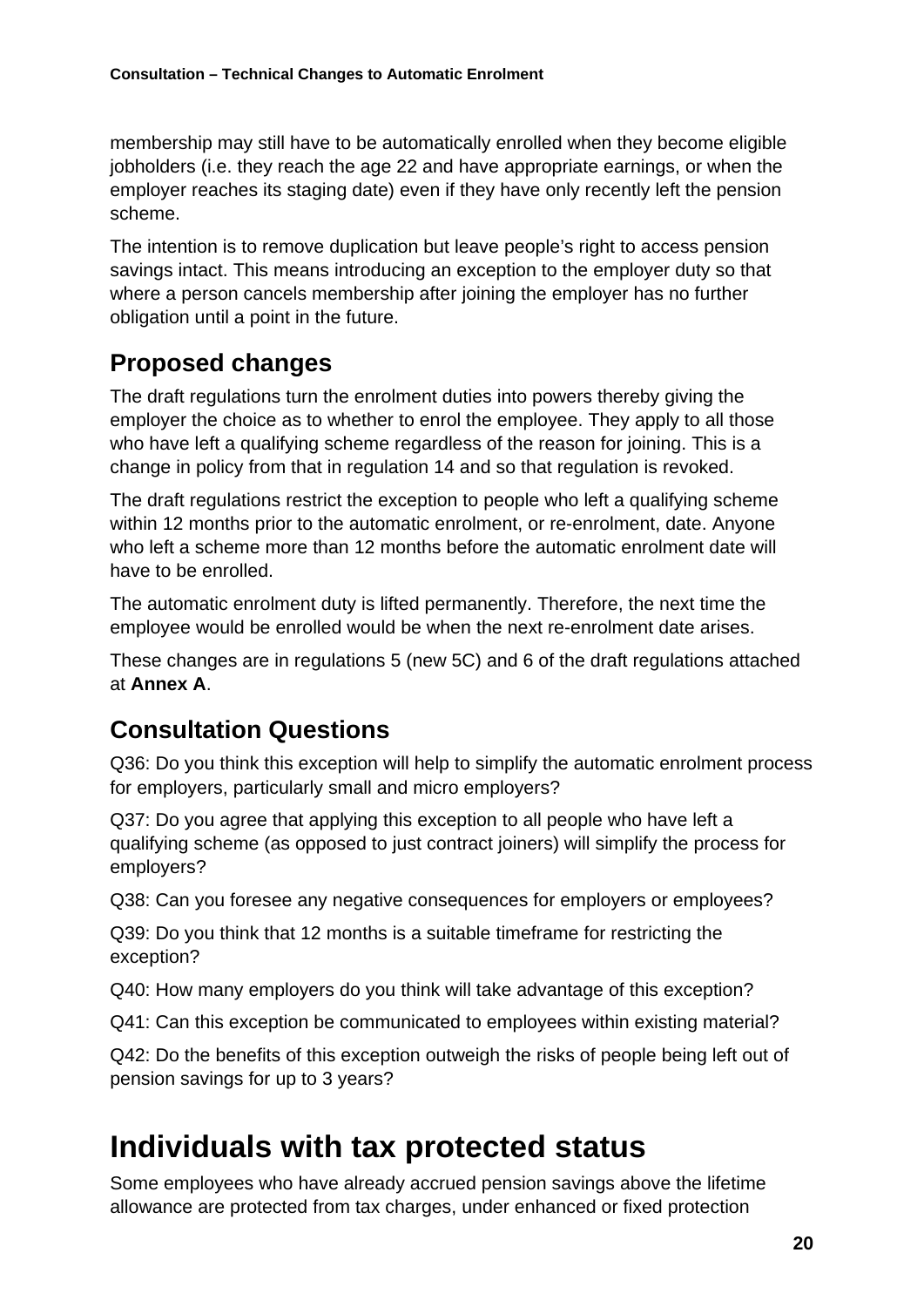provisions, provided no further tax-relieved pension contributions are made. Automatic enrolment puts these arrangements at risk because of the nature of the employer duty where the employee is automatically enrolled into a pension scheme.

At the moment the only option available to these employees with this protection is to self-identify and opt out. If for any reason the employee doesn't do so within the statutory time limit they could face significant tax charges. Opt out works because it undoes scheme membership, but both the employer and the employee will have been put through unnecessary inconvenience and expense. The underlying employer duty is still there and creates nugatory work that has started to have a negative impact on the credibility of the policy. This is an experience which may have to be repeated every three years when employees will be re-enrolled if they meet the eligibility criteria.

Employees with a pension-related protected tax status have accumulated pension wealth savings, or have pension benefits in payment, that put them outside the core target audience for automatic enrolment. The automatic enrolment problem is similar in all these situations. The person has reached the ceiling of tax-relieved pension contributions and further contributions, whether from the individual or the employer could invalidate declarations and may produce disadvantageous tax implications. We therefore think there is merit in exempting these employees from the scope of automatic enrolment.

#### **Proposed changes**

The draft regulations turn the employer duty into a power that the employer is able but not required to exercise where they have an employee who has a HMRC certificated tax protection for maximum accrued tax-relieved pension saving up to the lifetime allowance. If employers find it easier to enrol all eligible employees, regardless of whether or not those employees have tax protected status they can. If this happens the employee can always opt out. We are proposing a wide exception covering all current forms of tax protection, including those types of protection that allows future pension accrual without attracting adverse tax consequences.

The draft regulations provide for the exception to apply to automatic enrolment and automatic re-enrolment. However, the proposal is to keep the opt-in right under section 7 and the right to join under section 9 for those employees who may want further pension accrual because some people would not be subject to a tax charge for doing so.

For the employee we are aiming to make it easier to avoid incurring unwanted tax charges by removing the requirement for them to be automatically enrolled or reenrolled. Taking these employees out of the system altogether prevents the risk of the employee not opting-out in time.

For the employer we want to stop them having to even start the automatic enrolment process for these employees and prevent unnecessary administrative work and expense. We are therefore proposing that there should be no information requirements for these employees, including information about opt-in and joining so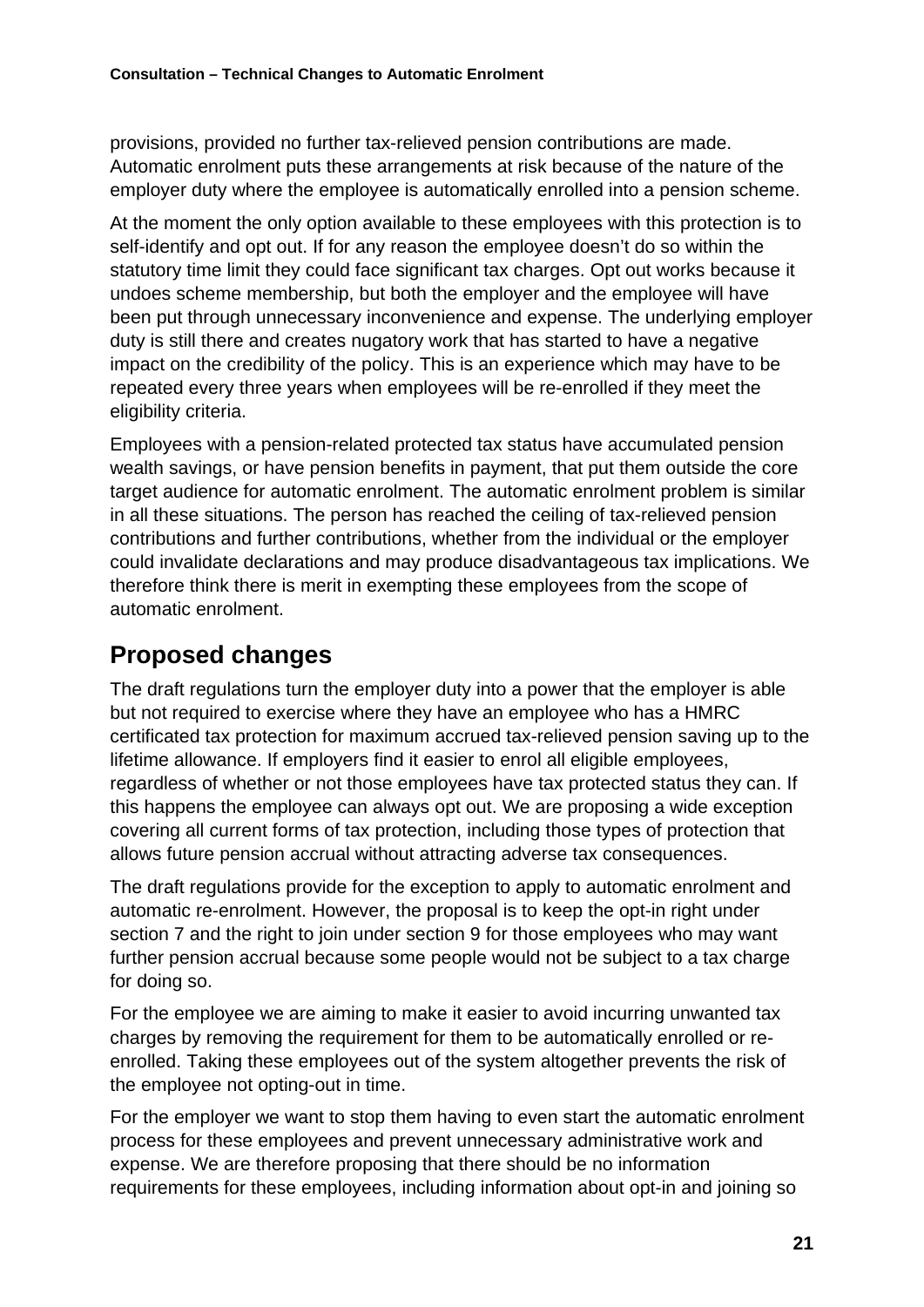that an employer choosing to take advantage of the exception can be completely kept out of the automatic enrolment process in relation to these employees. The draft regulations do not mention sections 7 and 9 Pensions Act 2008 as we think it unlikely anyone with tax protection would wish to jeopardise that protection.

The employer must have reasonable grounds to believe their employee has tax protected status. It follows that it is for the employee to make the fact known to the employer. We think that the employer having a copy of the HMRC certificate will be one way to ground a reasonable belief.

HMRC guidance currently alerts employees about the impact automatic enrolment has on their tax protected status and about opting out. That guidance will be amended to make employees aware of the exception and the need to notify their employer confirming their tax status. TPR will also update their detailed guidance to reflect this exception (and all the others) when talking about the employer duties.

These changes are in regulation 5 (new 5D) of the draft regulations attached at **Annex A**.

#### **Consultation Questions**

Q43: Do you think the exception should be this wide or restricted to certain protections, for example only where further pension accrual could jeopardise an employee's tax status?

Q44: Will the proposed exception as drafted help reduce the administrative burden and costs for employers by allowing these employees to be kept out of the automatic enrolment process altogether? If so, what is the average saving for an employer due to a reduction in the administrative burden?

Q45: How many employers do you think will take advantage of this exception?

Q46: Can this exception be communicated to employees within existing material?

Q47: Is the proposed exception a welcome easement for employees who have tax protected status?

Q48: Does the benefit of having this exception for employers outweigh the risk to employees receiving no information about their right to opt in?

Q49: Does placing the onus on the employee and the proposed changes to HMRC and TPR guidance sufficiently deal with the practical problem of the employer knowing of the individual tax status as well as what the employee needs to do?

### **Winding up lump sums (WULSs)**

Last year's consultation indicated strong support for the exclusion of individuals paid a WULS under an agreement, which prevents employees receiving further pension accrual. If the employer's scheme is wound up and a purported WULS is paid by the scheme to an employee, any subsequent contributions to any registered pension scheme by the employer in the following 12 months in respect of that employee will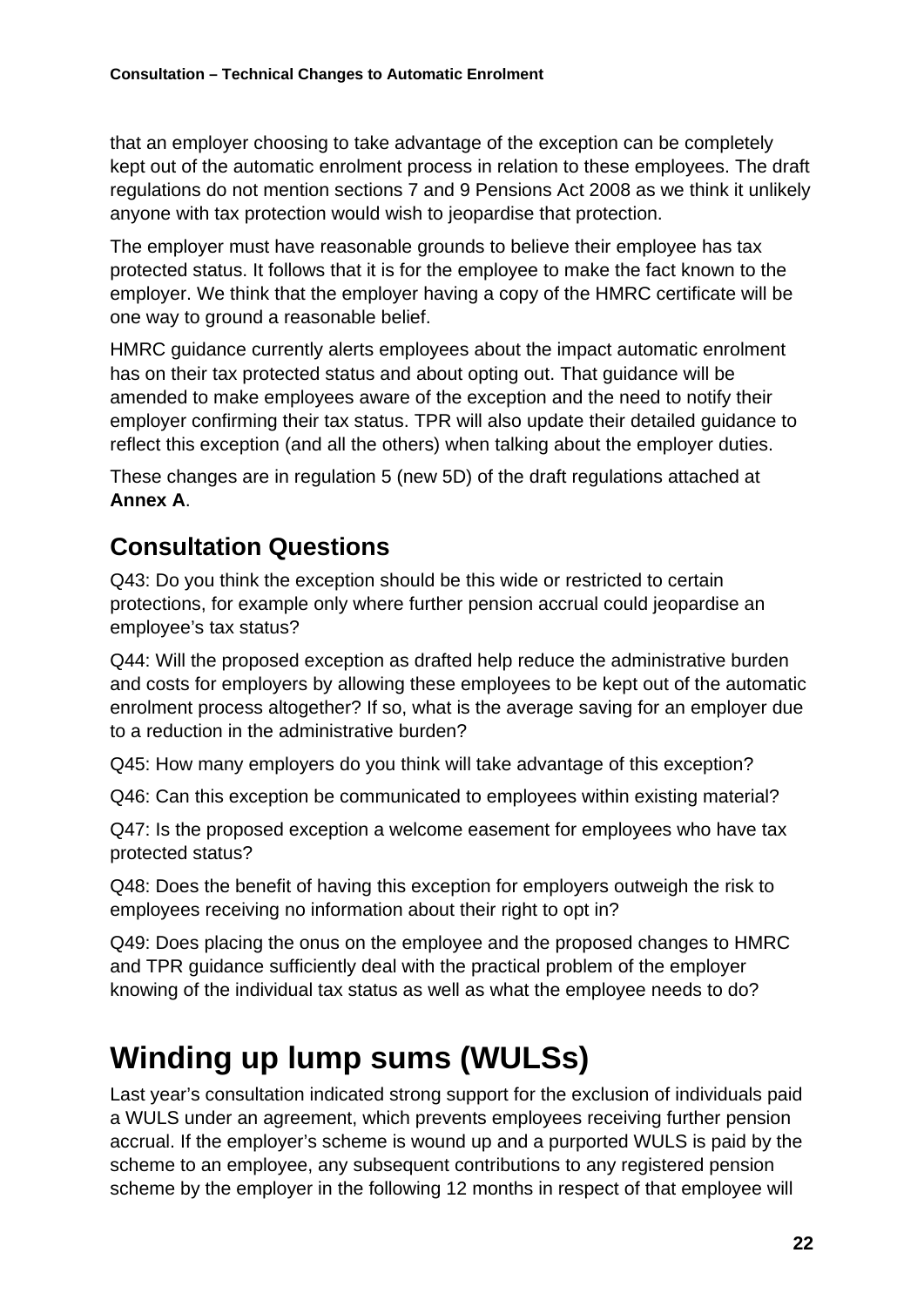make the WULS an unauthorised payment and tax charges can apply. At the time the WULS is paid the employer has to undertake to HMRC that they will not make any further tax-relieved payments into a pension scheme for the next 12 months in respect of the member receiving the WULS.

Both the scheme administrator of the pension scheme and the employee who has received the WULS will be subject to tax charges (totalling up to 70% of the WULS) if that individual accrues further pension rights in connection with the employment to which the WULS was related.

The existence of automatic enrolment and the employers obligations under section 2 (continuity of scheme membership) and section 3 (duty to automatically enrol) therefore creates a mis-match between DWP and HMRC tax legislation, so that for an employer who continues to trade and continues to employ, or re-employs the eligible jobholder within 12 months they cannot in all conscience give this undertaking.

The WULS rules are employer specific. If a WULS is paid out and the employee immediately leaves the company, or is a deferred member who is not in the employment of the employer there is no problem from an automatic enrolment perspective. If the person works for another company then the employer duty applies to the new employer. Also, any transfer of pension savings to another registered pension scheme at the point of winding up is not a problem (provided it is a 'recognised' transfer for tax purposes). However, we think there is a strong case for providing an exception to the duties where a WULS is paid out in specific instances where ex-employees are then re-employed.

We are not minded to provide for an exception to the duties where a WULS is paid out to existing employees who continued to be employed. We have received representations that this may occur where an employer has started winding up an existing scheme before their staging date then sometime later but within the 12 months of the WULS being paid to the employee the employer is required to automatically enrol that same person. This can happen where the pension arrangement is being wound up to be replaced by an automatic enrolment scheme.

It is not clear why WULSs are being paid out in these circumstances when individuals are continuing in the same employment. It does not seem appropriate to provide for an exception so as not to automatically enrol someone just because the same employer that continues to employ an employee has decided to wind up the earlier scheme and pay out a lump sum. Where the same employer is concerned, it would not seem too difficult for them to arrange to transfer their employees from the earlier scheme to the automatic enrolment scheme.

To provide an exception in these circumstances could enable people to access their pension savings early, which is not consistent with keeping people in pension savings, and is the rationale for the 12 month rule that is part of the undertaking given by the employer to HMRC preventing employers from contributing to a pension scheme for the same employee who has been paid a WULS.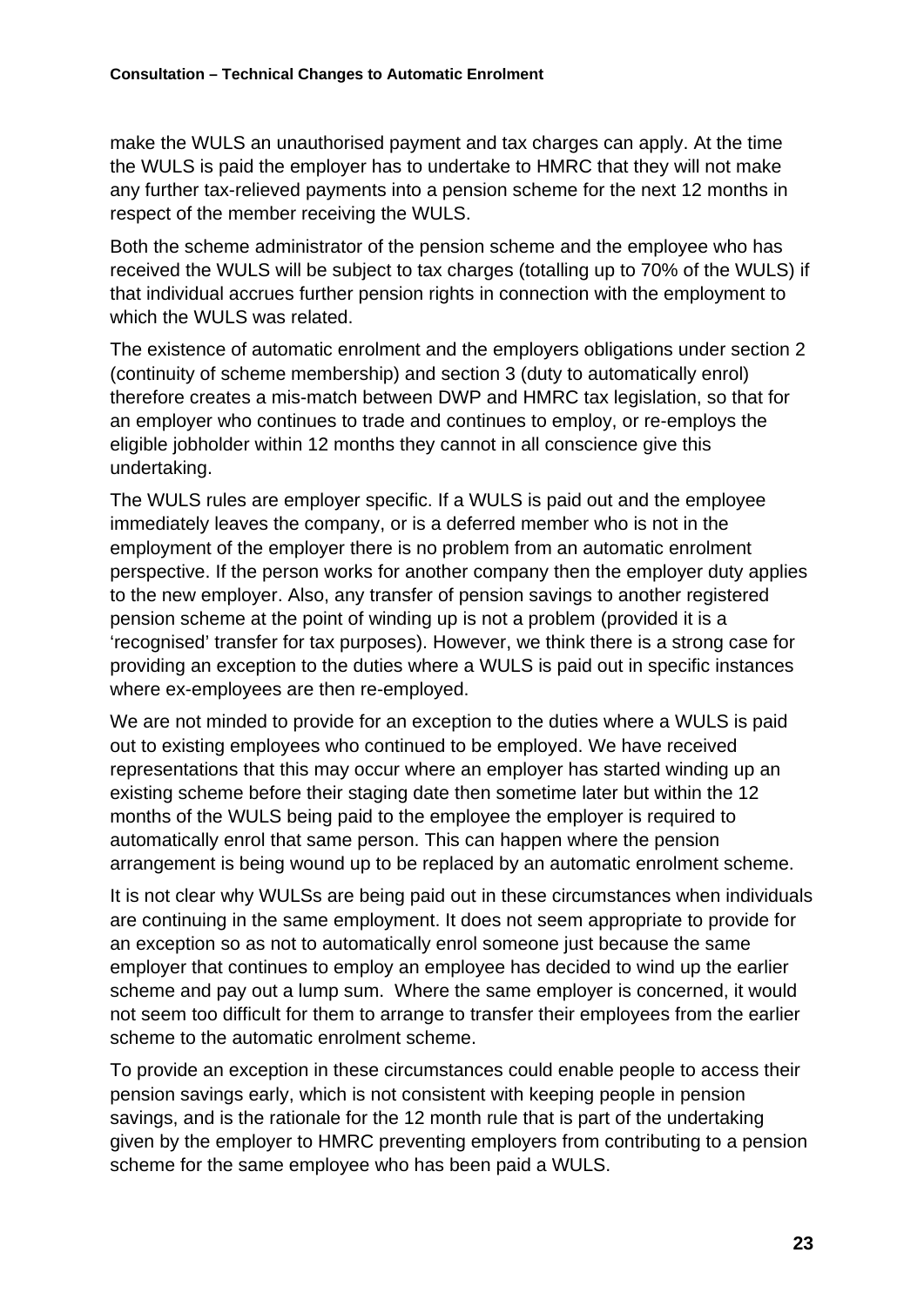#### **Proposed changes**

The draft regulations turn the employer duties into a power. The effect is the employer can choose whether or not to enrol employees to whom they have paid a WULS subject to the HMRC undertaking given by the employer to HMRC that states the condition in paragraph 10(3)(c) of Schedule 29 to FA 2004 will be met (which subjects the employee receiving or making further pension accrual from that employer to a tax charge on the WULS), but who are then re-employed by the same employer within 12 months of giving the undertaking to HMRC. The duty to re-enrol remains the same as there is a sufficient gap in time between the 12 month period after receiving a WULS in which the employer cannot provide further pension rights for the individual and the re-enrolment date, three years after the original automatic enrolment was due. The employee can always opt-in after the 12 month period has elapsed and before their re-enrolment date.

In this situation the onus is on the employer to know of the employee's WULS tax status because they've given the undertaking to HMRC and it is not any action of the employee that has led to the WULS being paid in the first place.

The draft regulations also lift the employer duties in relation to the employee's right to opt in / join. The employee may request the employer to make arrangements for them to join but cannot require the employer to do so or be entitled to an employer contribution. After the expiry of the 12 month period, the automatic enrolment duty continues to be permanently lifted for the employer so the next time the relevant employee would be enrolled would be when the next re-enrolment date arises in relation to that employee.

These changes are in regulation 5 (new 5E) of the draft regulations attached at **Annex A**.

#### **Consultation Questions**

Q50: Do you think this exception provides a useful easement for employers as well as a sensible protection from unwanted tax charges for the employee?

Q51: How many employers do you think will take advantage of this exception?

Q52: Can this exception be communicated to employees within existing material?

Q53: Does the benefit of having this exception for both the employer and employee outweigh the risk of some people being left outside of pension saving for a period of what could be 3 years?

Q54: Does the benefit of having this exception outweigh the risk to employees receiving no details or confirmation of their employer's lawful decision not to automatically enrol them?

Q55: To what extent are WULSs being paid out by employers to employees who continue to be employed by them? If they are why, having regard to the tax rules on paying WULSs?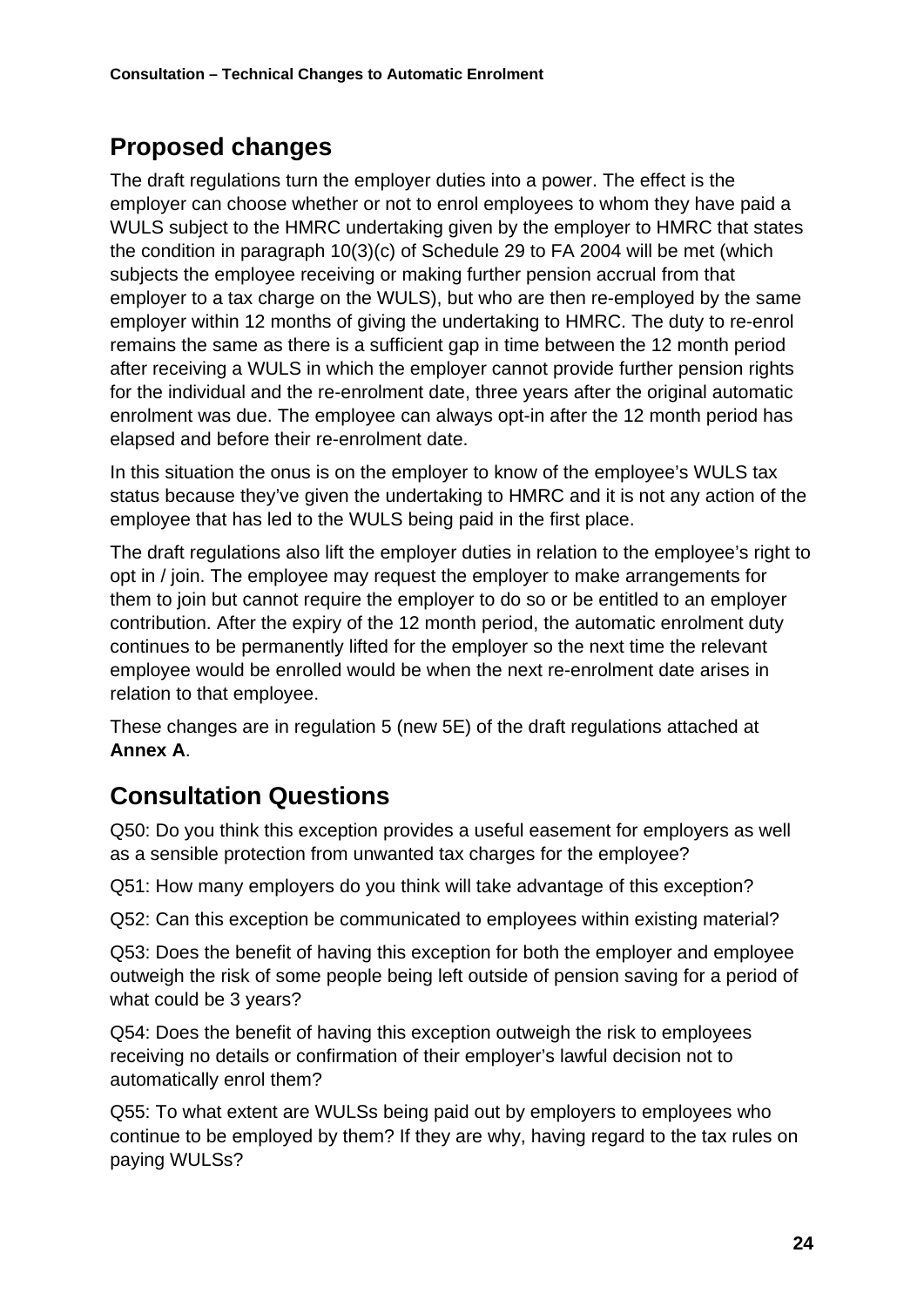### **Effect of the exercise of a discretion**

The draft regulations provide for a modification to ensure that where the employer has the power to automatically enrol or re-enrol and chooses to exercise that power positively, the relevant legislation is to be read as if he were discharging an employer duty. Accordingly, he may therefore be enforced against in relation to those duties.

This change is in regulation 5 (new 5F) of the draft regulations attached at **Annex A**.

### **Taking a pension income using Flexible Drawdown**

Responses to last year's consultation indicated some support for an exclusion of employees who have entered into a flexible drawdown arrangement post-55. There may be employees in the workplace, with eligible jobholder status, who have entered into a flexible drawdown arrangement who will then be subject to automatic enrolment. Under current tax rules this may have adverse tax implications for employees in relation to the annual allowance as they effectively have a nil annual allowance for all types of pension savings. Going forward this may have adverse tax implications for employees in relation to the money purchase annual allowance, which will be introduced from April 2015.

The annual allowance for money purchase pension savings will be reduced to £10,000 for people who have flexibly-accessed their pension rights. From April 2015 someone will have flexibly-accessed their pension rights if they have received one of the following payments:

- flexi-access drawdown pension
- uncrystallised funds pension lump sum
- flexible annuity
- a money purchase scheme pension where there are fewer than 11 other members receiving a scheme pension
- a stand-alone lump sum where they also have primary protection

On 6 April 2015 someone is treated as flexibly accessing their pension rights if they had a flexible drawdown pension fund before that date, even if they have not had a payment from that scheme since before 6 April 2015.

Whilst we have considered whether we should provide for an exception for these employees we are currently of the view that the effect of automatic enrolment here is not as severe as those say with tax protected status from the lifetime allowance. Also, with the proposed changes to the tax rules on drawdown arrangements that are planned to take effect from next April we think the numbers that could be affected with adverse tax implications may decrease. We do not want to burden the employer with having to consider information provided to him by the employee and to come to a decision of whether or not to enrol so all in all we do not consider an exception here